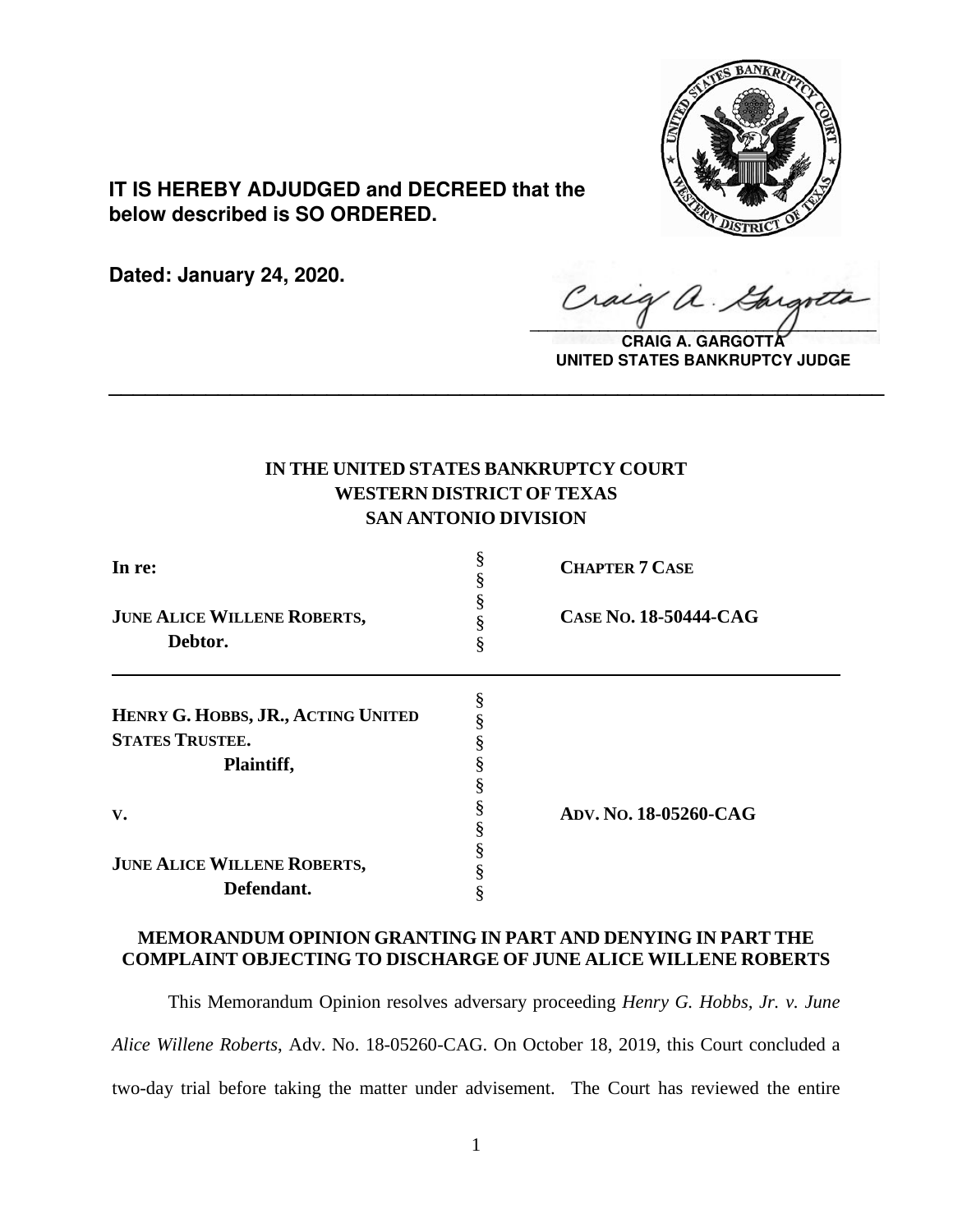record before it, including all admitted exhibits. The Court also considered the testimony and credibility of all witnesses. Additionally, the Court has considered all evidentiary objections raised and sustained in making its findings of fact.

### **JURISDICTION**

As an initial matter, the parties have stipulated to, and Court finds it has jurisdiction over this proceeding pursuant to 28 U.S.C.  $\S$  157 and 1334. (ECF No. 23, at  $\P$ [2, 5.1–5.4). This matter is a core proceeding as defined under 28 U.S.C. § 157(b)(2)(J). Venue is proper under 28 U.S.C. § 1409(a). This matter is referred to the Court pursuant to the District's Standing Order of Reference. The Court makes findings of fact and conclusions of law pursuant to Federal Rule of Bankruptcy Procedure 7052.

### **BACKGROUND**

On March 2, 2018 (the "Petition Date"), June Alice Willene Roberts ("Debtor", "Defendant", or "Roberts") filed a voluntary Chapter 7 petition for relief with her initial Schedules ("Initial Schedules"), and Statement of Financial Affairs ("Initial SOFA"). (Case No. 18-50444-CAG, ECF No. 1). On May 15, 2018, Defendant filed amended versions of her petition, Schedules B, D, E/F, I, J, and Statement of Financial Affairs ("Amended SOFA"). (Case No. 18-50444-CAG, ECF No. 7). On October 29, 2018, Defendant filed further amended, Schedules A/B, C, D, E/F, G, H, I, J, and a Second Amended Statement of Financial Affairs ("Second Amended SOFA"). (Case No. 18-50444-CAG, ECF Nos. 26, 27). As noted herein, Trustee seeks a denial of Debtor's discharge under 11 U.S.C. §§ 727(a)(2)(A), (a)(3), (a)(4)(a),  $(a)(5).<sup>1</sup>$ 

### **FINDINGS OF FACT**

### **I. Stipulated Facts**

<sup>1</sup> Unless otherwise noted, all references are to Title 11, U.S.C. *et seq*.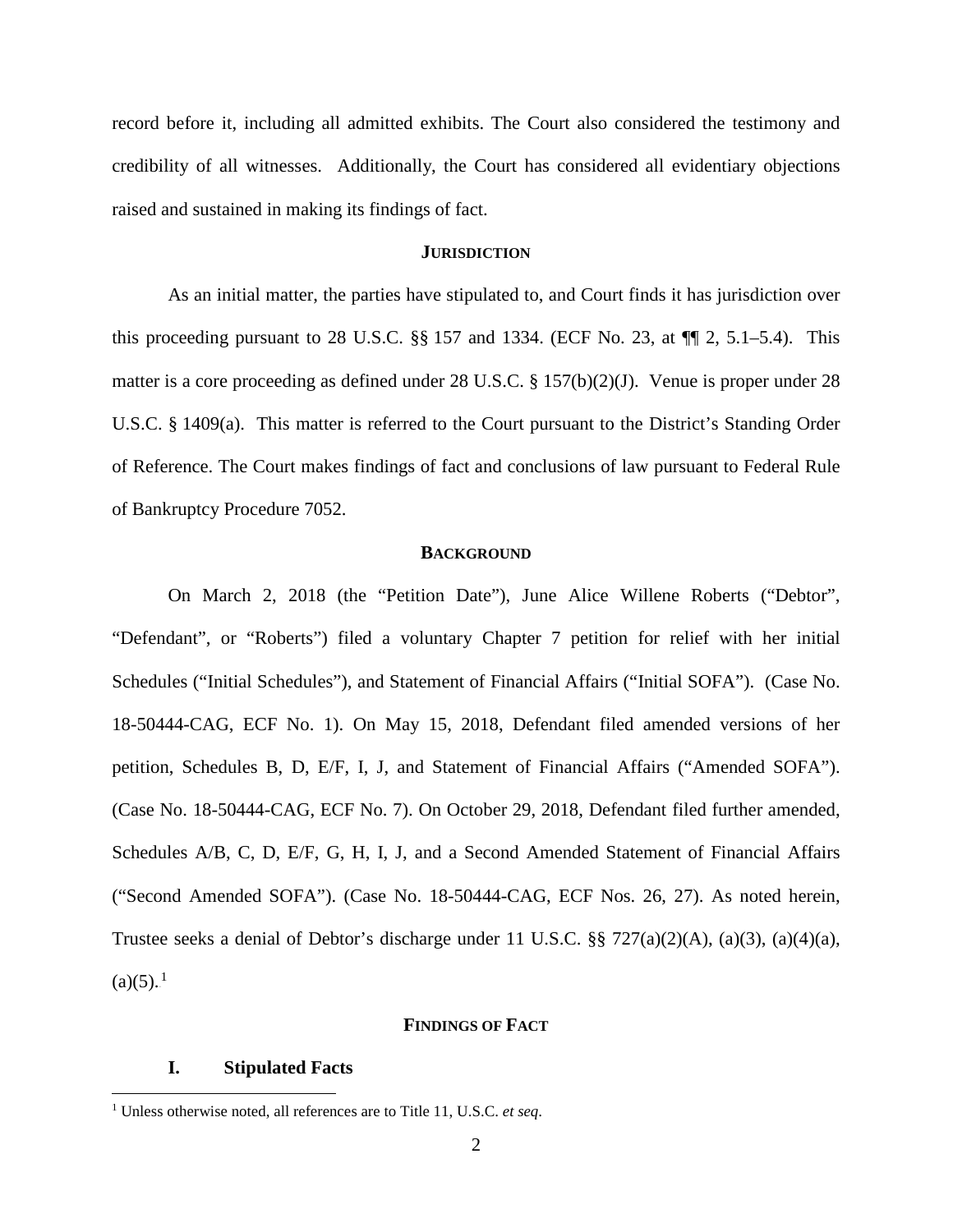On August 20, 2019, the Parties submitted a Joint Pre-Trial Order with their statement of stipulated facts which the Court now adopts. *See* (ECF No. 23, §§ 5.1–5.73).

### **II. The Parties' Contentions**

Trustee contends this case is about June and Jason Roberts' attempt to "stay one step ahead of creditors." Trustee argues Defendant should be denied discharge due to conduct related to: (1) undisclosed income from Green Energy Xperts; (2) undisclosed income from Large Loss Consulting; (3) transfers from Large Loss Consulting; (4) the financial records of Large Loss Consulting; (5) the transfer of assets to Mike Sanders; (6) the purchase and transfer of Roger Roberts' RV; (7) and undisclosed gifts to Defendant's father-in-law. (ECF No. 1, at  $\P$ ] 7–66). These specific disputed factual issues are set out below and addressed more fully under their respective counts.

First, Plaintiff alleges that Large Loss Consulting was created to do consulting on construction projects. (ECF No. 23, at  $\P$  6.1). Defendant asserts that it was created only to complete the roofing projects on eight contracts previously held by Green Energy Xperts. (*Id.*)

Second, Plaintiff asserts that Defendant was the owner of Large Loss Consulting. Defendant denies that allegation. (ECF No. 23, at  $\P$  6.2).

Third, Plaintiff alleges that Defendant cannot satisfactorily explain all her financial transactions. (ECF No. 23, at  $\P$  6.3). Specifically, Plaintiff alleges that Defendant cannot satisfactorily explain all the financial transactions of Large Loss Consulting. Defendant denies that she cannot satisfactorily explain all of her financial transactions. (*Id.*) Defendant asserts that she cannot explain all of the financial transactions of Large Loss Consulting agreement because it was not her business and she had nothing to do with its operation. (*Id.*)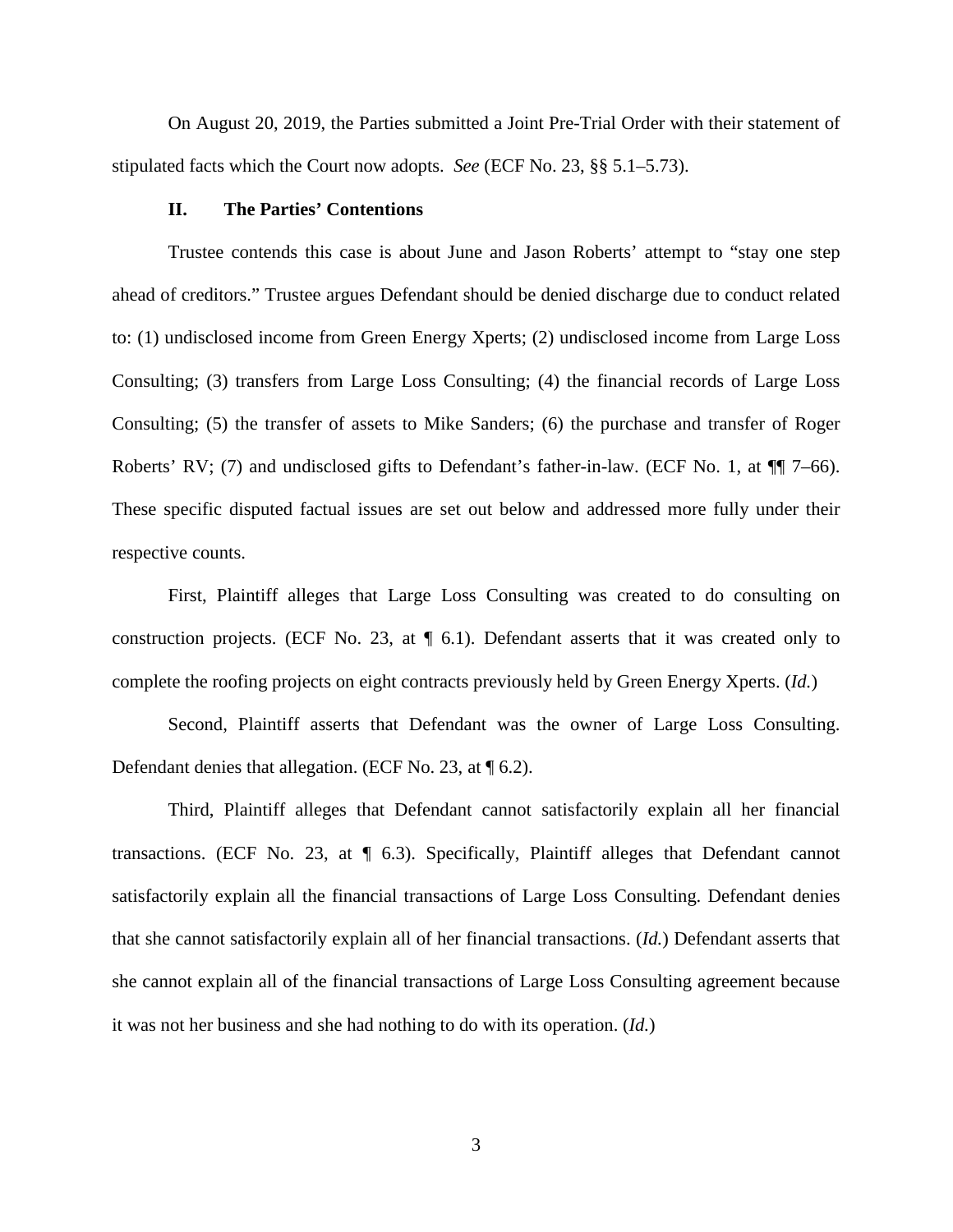Fourth, Plaintiff alleges that Defendant failed to keep, maintain, or preserve adequate books and records of Large Loss Consulting's business transactions. (ECF No. 23, at  $\P$  6.4). Defendant denies this allegation and asserts that it was not her business, she had nothing to do with its operation, and had no obligation to keep, maintain or preserve its books and records. (*Id.*)

Fifth, Plaintiff alleges that by failing to ensure Large Loss Consulting kept, maintained, or preserved adequate books and records of its business transactions, Defendant failed to keep, preserve, or maintain records necessary from which her financial condition and business transactions might be ascertained. (ECF No. 23, at ¶ 6.5). Defendant denies this allegation and asserts that Large Loss Consulting was not her business and she had no obligation to keep, preserve or maintain records for that entity. (*Id.*)

Sixth, Plaintiff alleges that Defendant concealed and transferred assets with the intent to hinder, delay, or defraud creditors. Defendant denies this allegation. (ECF No. 23, at  $\P$  6.6).

Seventh, Plaintiff alleges that Defendant made false oaths in this case with the requisite intent to deceive or with reckless indifference to the truth. Defendant denies these allegations. (ECF No. 23, at ¶ 6.7).

Eighth, Plaintiff asserts that the payments of the mortgage of Gerald Dean Roberts through Green Energy Xperts and through Defendant's personal bank account constitute gifts that Defendant did not disclose on her Statement of Financial Affairs. (ECF No. 23, at ¶ 6.8). Defendant denies that allegation. Defendant asserts that prior to Defendant's sale of the stock in Green Energy Xperts, Green Energy Xperts made payments on Gerald Dean Roberts' home mortgage as compensation for services rendered by him to Green Energy Xperts. (*Id.*) For nine months after Defendant sold the stock in Green Energy Xperts, Defendant and her husband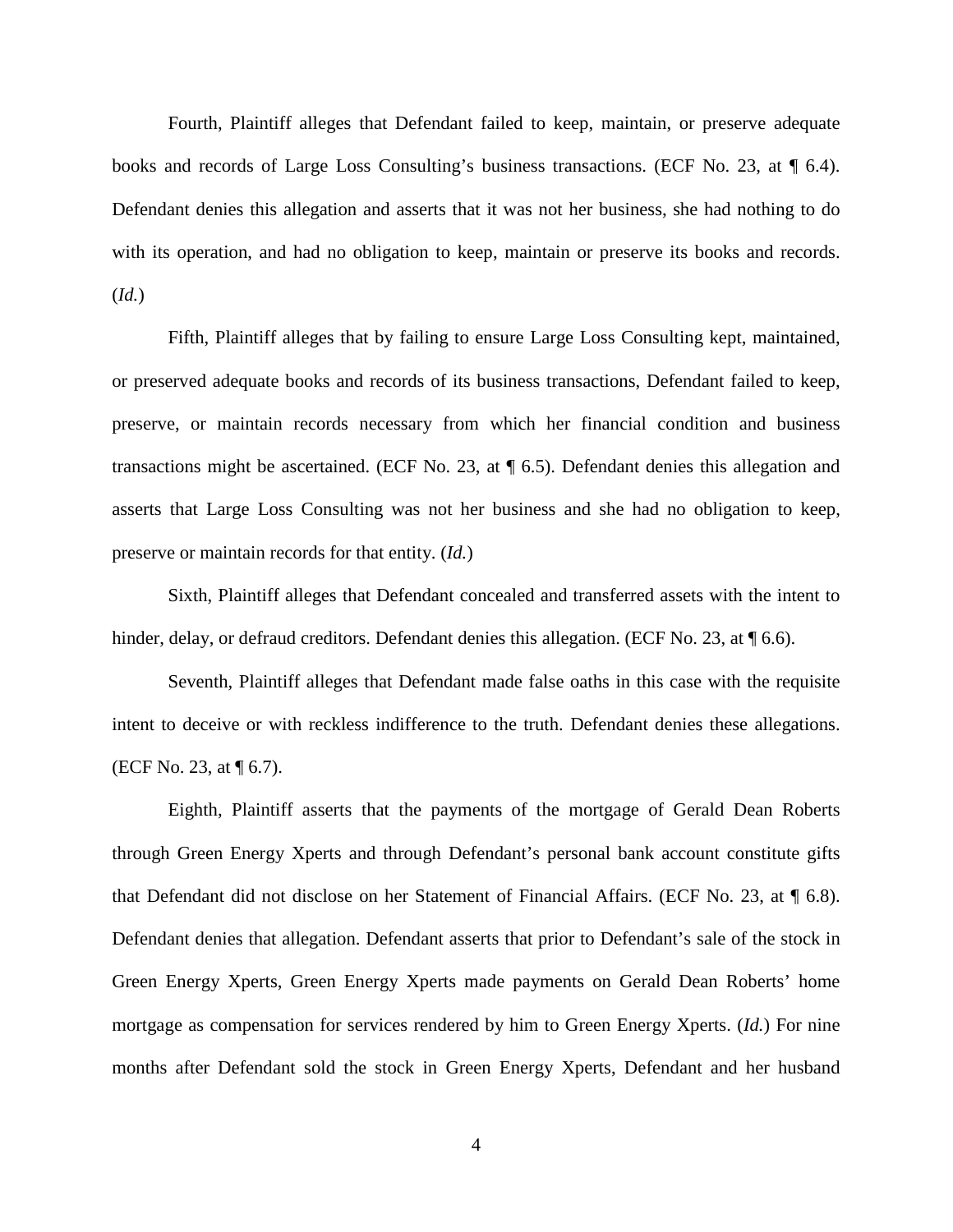continued to make payments on the mortgage, which they considered to be compensation for his help with the Roberts' three children and not as a gift. (*Id.*)

Ninth, Plaintiff asserts that Defendant should have either listed ownership of an RV on her Schedules or transfer of an RV on her Original Statement of Financial Affairs. (ECF No. 23, at ¶ 6.9). Defendant denies this allegation and asserts that Jason Roberts purchased the RV and moved it to Odessa, Texas to use for housing while Large Loss Consulting was doing work there. (*Id.*) Several months later, the RV was sold to one of Large Loss Consulting's roofing contractors for services provided by the contractor. (*Id.*) Because Roger Roberts had never been paid for the RV, Large Loss Consulting issued the check to him after the RV was transferred to the contractor. (*Id.*)

Tenth, Plaintiff alleges that Defendant's 2017 tax return is inconsistent with every version of Defendant's Statement of Financial Affairs. (ECF No. 23, at ¶ 6.10). Defendant asserts that the 2017 tax return was prepared and filed 6 months after the petition and schedules were filed and was prepared from information not available to Defendant at the time the bankruptcy case was filed. (*Id.*) Further, she relied on the services of a reputable accounting firm for preparation of the 2017 tax return. (*Id.*)

Eleventh, Plaintiff alleges that Defendant has testified falsely during her meetings of creditors and in her deposition. Defendant denies this allegation. (ECF No. 23, at  $\P$  6.11).

Twelfth, Defendant further asserts that the \$20,000.00 used by Mike Sanders to purchase the boat, jet ski and golf cart and which came from the account of Your Roof Warranty, LLC was a draw or distribution from Your Roof Warranty to Mike Sanders. (ECF No. 23, at  $\P$  6.12).

Each area of scrutinized conduct relates to one or more code provisions allowing a denial of discharge as set forth below.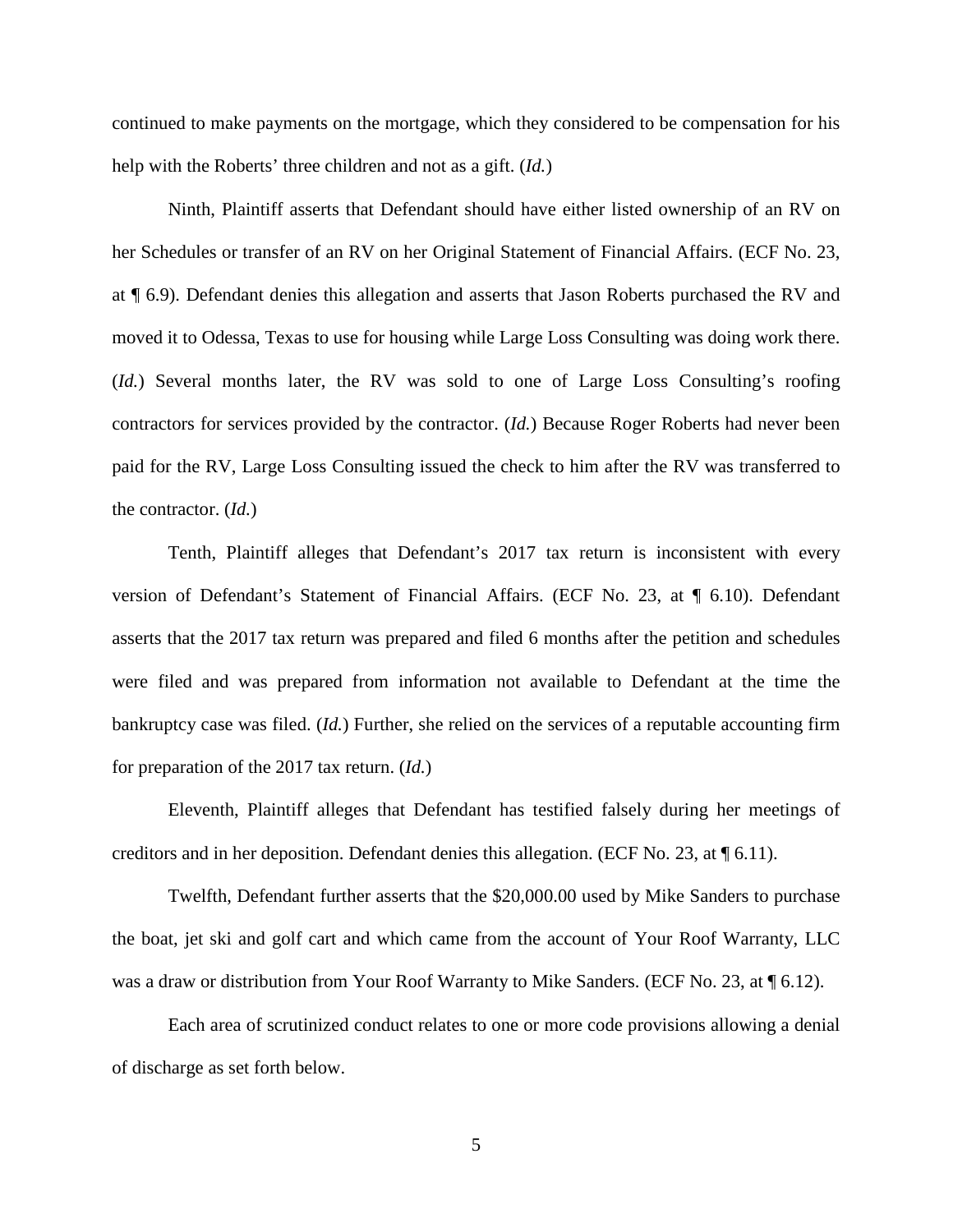### **A. 11 U.S.C. § 727(a)(2)(A)—Transfers from Large Loss Consulting; the transfer of assets to Mike Sanders.**

Trustee contends that Defendant is not entitled to a discharge of her debts because she transferred or concealed assets with an intent to defraud creditors. Specifically, Trustee alleges Defendant: (1) transferred more than \$215,575.73 from Large Loss Consulting to Your Roof Warranty, LLC for no consideration in order to keep money away from Creditors; and (2) sold a boat, jet ski, and golf cart to Mike Sanders in a sham transaction. Defendant denies these allegations.

### **B. 11 U.S.C. § 727(a)(3)—The Financial Records of Large Loss Consulting.**

Additionally, Trustee contends that Defendant's debts are not dischargeable because Defendant unjustifiably concealed, falsified, or failed to keep or preserve documentation of her financial condition and business transactions. Specifically, Trustee alleges Defendant did not keep adequate books and records for Large Loss Consulting because: (1) she did not keep a general ledger, and the ledger contained with the company checkbook was thrown away or misplaced; (2) the spreadsheets produced to explain company transactions are unreliable;<sup>2</sup> (3) the profit and loss statements do not match the bank statements; (4) the spreadsheets were not used in completing the 2017 tax return; (5) the records show Jason Roberts received approximately \$93,000 in commissions but the tax returns show none; (6) the 2017 tax returns do not include a Schedule C; and (7) although Mike Sanders received \$31,000 he never received a Form 1099. Defendant denies these allegations.

**C. 11 U.S.C. § 727(a)(4)(A)—Undisclosed income from Green Energy Xperts; undisclosed income from Large Loss Consulting; transfers from Large Loss Consulting; the transfer of assets to Mike Sanders; failure to list an RV; and undisclosed gifts to Defendant's father-in-law.**

<sup>&</sup>lt;sup>2</sup> As evidenced by characterizing a payment to the marina as "office rent."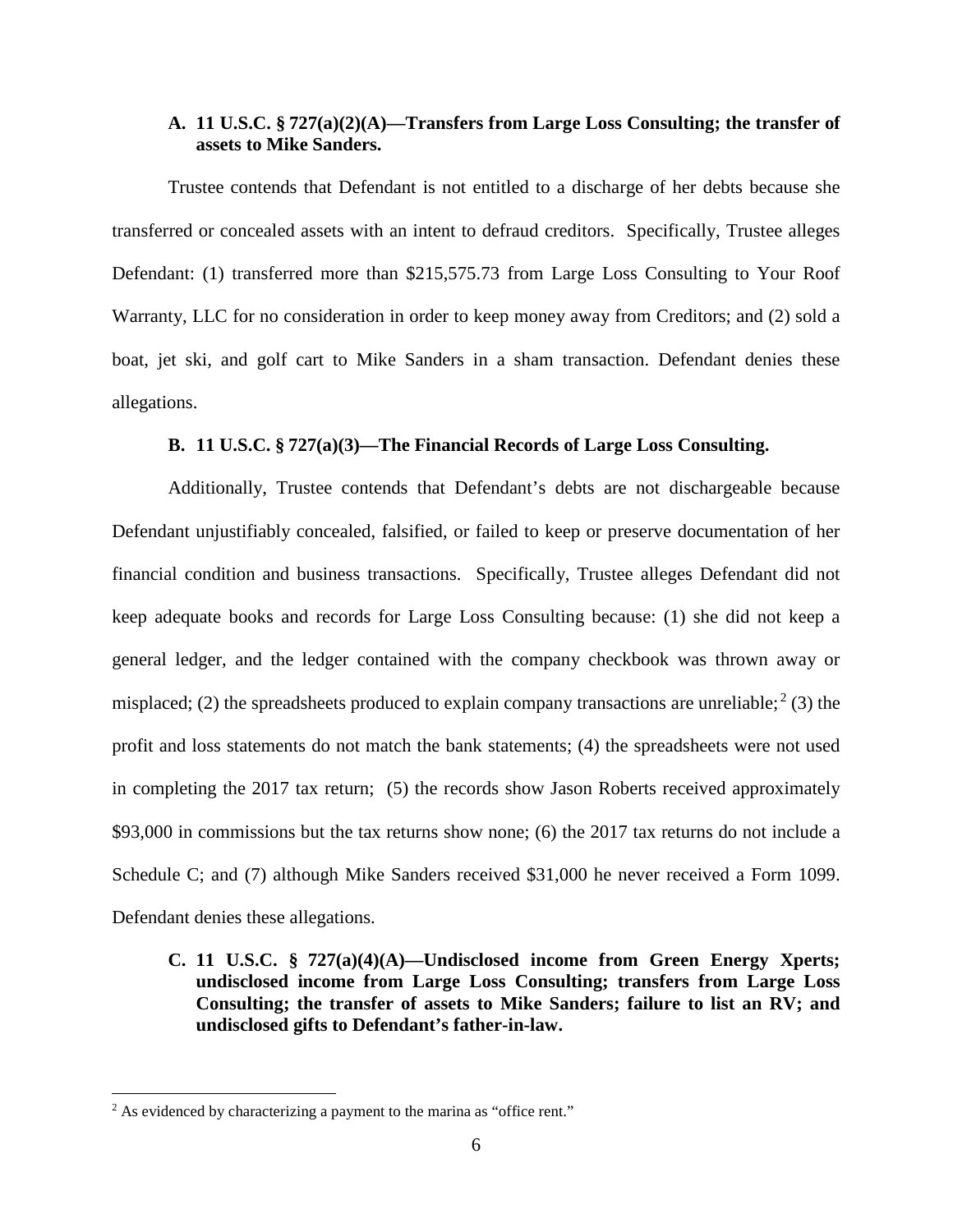Trustee contends that Defendant is not entitled to a discharge of her debts because she knowingly and fraudulently made numerous omissions and/or false statements in her sworn Schedules of Assets and Liabilities ("Schedules"), Statement of Financial Affairs ("SOFA"), and at her § 341 meeting of creditors. Specifically, Trustee alleges Defendant: (1) underreported income from Green Energy Xperts on her SOFA, Amended SOFA, and Second Amended SOFA; (2) failed to list gross revenues of her sole proprietorship Large Loss Consulting on her SOFA, Amended SOFA, and Second Amended SOFA; (3) asserts she was merely a "nominee" for husband Jason Roberts on her Amended SOFA and Second Amended SOFA despite stating she was the owner on an Assumed Name Certificate filed with the Texas Secretary of State and company bank account; (4) did not list the transfer of money from her company Large Loss Consulting to her husband's company Your Roof Warranty, LLC; (5) sold her boat, jet ski, and golf cart to Mike Sanders when the actual purchaser was Your Roof Warranty, LLC; (6) failed to list gifts made to her father-in-law on Question 13 on her SOFA, Amended SOFA, and Second Amended SOFA; (7) failed to list the transfer of the RV on Question 18 of her SOFA, Amended SOFA, and Second Amended SOFA; and (8) made numerous false statements made during her § 341 meeting of creditors. Defendant denies these allegations.

### **D. 11 U.S.C. § 727(a)(5)—Transfers from Large Loss Consulting.**

Trustee contends that Defendant failed to satisfactorily explain the loss of assets or deficiency of assets to meet her liabilities. Specifically, Trustee contends Defendant failed to explain what happened to the assets of Large Loss Consulting. Defendant denies these allegations.

### **ANALYSIS**

#### **I. Non-Dischargeability Under 11 U.S.C. § 727**

7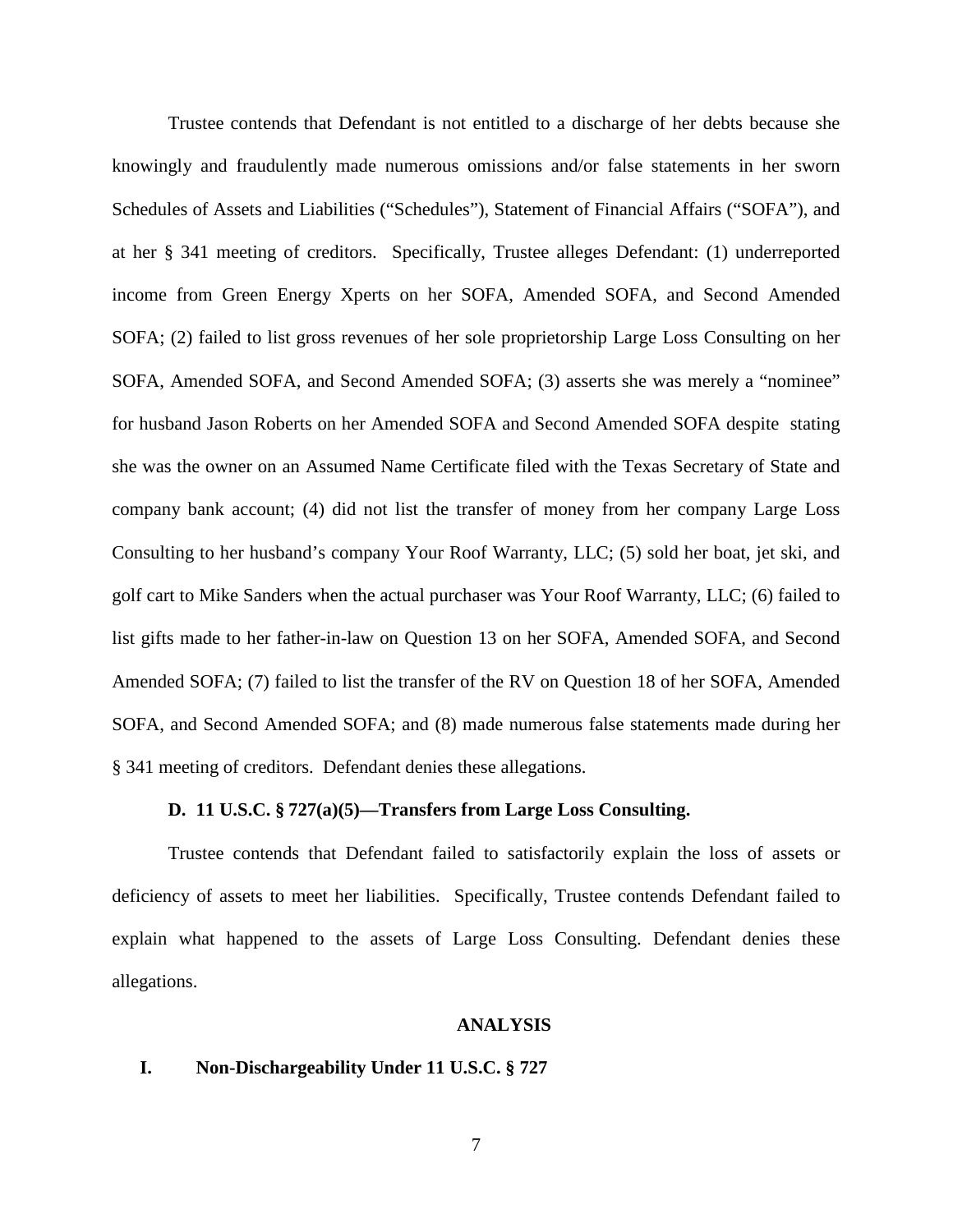Section 727 of the Bankruptcy Code states:

**(a)** The court shall grant the debtor a discharge, unless—

**(1)** the debtor is not an individual;

**(2)** the debtor, with intent to hinder, delay, or defraud a creditor or an officer of the estate charged with custody of property under this title, has transferred, removed, destroyed, mutilated, or concealed, or has permitted to be transferred, removed, destroyed, mutilated, or concealed—

**(A)** property of the debtor, within one year before the date of the filing of the petition; or

**(B)** property of the estate, after the date of the filing of the petition;

**(3)** the debtor has concealed, destroyed, mutilated, falsified, or failed to keep or preserve any recorded information, including books, documents, records, and papers, from which the debtor's financial condition or business transactions might be ascertained, unless such act or failure to act was justified under all of the circumstances of the case;

**(4)** the debtor knowingly and fraudulently, in or in connection with the case—

**(A)** made a false oath or account;

**(B)** presented or used a false claim;

**(C)** gave, offered, received, or attempted to obtain money, property, or advantage, or a promise of money, property, or advantage, for acting or forbearing to act; or

**(D)** withheld from an officer of the estate entitled to possession under this title, any recorded information, including books, documents, records, and papers, relating to the debtor's property or financial affairs;

**(5)** the debtor has failed to explain satisfactorily, before determination of denial of discharge under this paragraph, any loss of assets or deficiency of assets to meet the debtor's liabilities;

11 U.S.C. § 727(a)(1)–(5)(West 2020).

Section 727(a) provides that a court must grant a discharge unless one or more grounds

for denial of discharge under § 727(a)(1)–(12) is proven to exist. The burden of proving a denial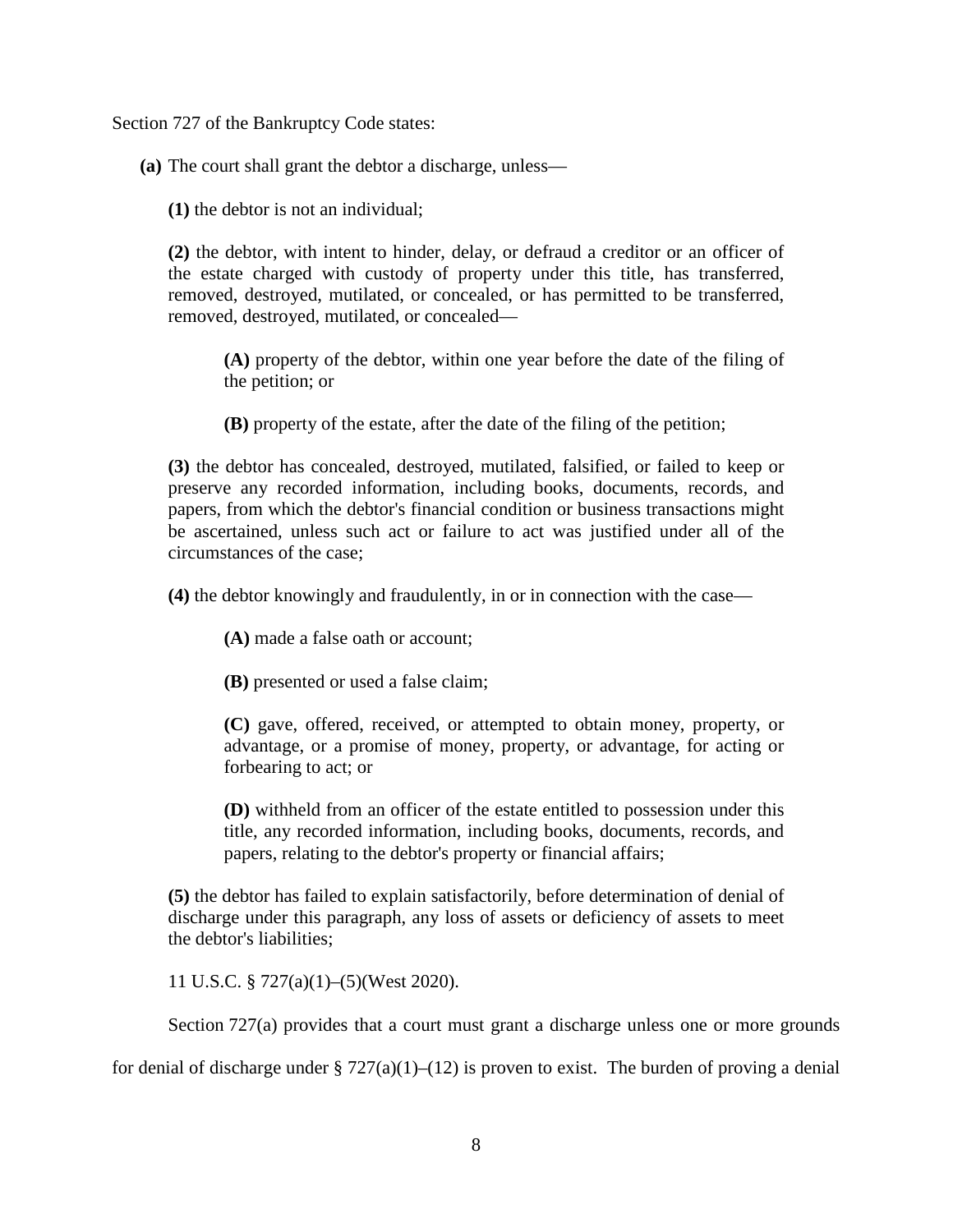of discharge under §  $727(a)(1)–(12)$  lies with the party objecting to discharge, and is by a preponderance of the evidence. *Beaubouef v. Beaubouef***, (***In re Beaubouef)*, 966 F.2d 174, 178 (5th Cir. 1992). Here, Trustee objects to Defendant's discharge pursuant to  $\S$ § 727(a)(2)(A),  $727(a)(3)$ ,  $727(a)(4)(A)$ , and  $727(a)(5)$ . The Court addresses each of Trustee's objections to discharge in turn.

# **A. 11 U.S.C. § 727(a)(2)(A)—Transfers from Large Loss Consulting; the transfer of assets to Mike Sanders.**

To sustain an objection under  $\S 727(a)(2)(A)$ , the objecting party must show: (1) the act complained of was done within the one year before the date of the filing of the petition; (2) the act consisted of transferring, removing, destroying or concealing any of the debtor's property, or permitting any of these acts to be done; (3) the act was committed by the debtor or a duly authorized agent of the debtor; and (4) the act was done with actual intent to hinder, delay or defraud a creditor or an officer of the estate charged with custody of property under the Bankruptcy Code. *In re Croft*, 500 B.R. 823, 851 (Bankr. W.D. Tex. 2013) (citing *Village of San Jose v. McWilliams*, 284 F.3d 785, 793–94 (7th Cir. 2002)). For purposes of analyzing what constitutes a transfer under §  $727(a)(2)$ , the definition of transfer is to be applied as broadly as possible. *See id.*

The final requirement to deny a discharge under  $\S 727(a)(2)(A)$  requires that the act complained of must be done with intent to hinder, delay, or defraud a creditor. *Pavy v. Chastant (In re Chastant)*, 873 F.2d 89, 90–91 (5th Cir. 1989). Further, the intent must be actual intent and not constructive intent. *First Tex. Sav. Ass'n, Inc. v. Reed (In re Reed)*, 700 F.2d 986, 991– 92 (5th Cir. 1983). That said, a finding of actual intent may be based on circumstantial evidence or inferences from a course of conduct. *In re Chastant*, 873 F.2d at 91; *see also, Devers v. Bank*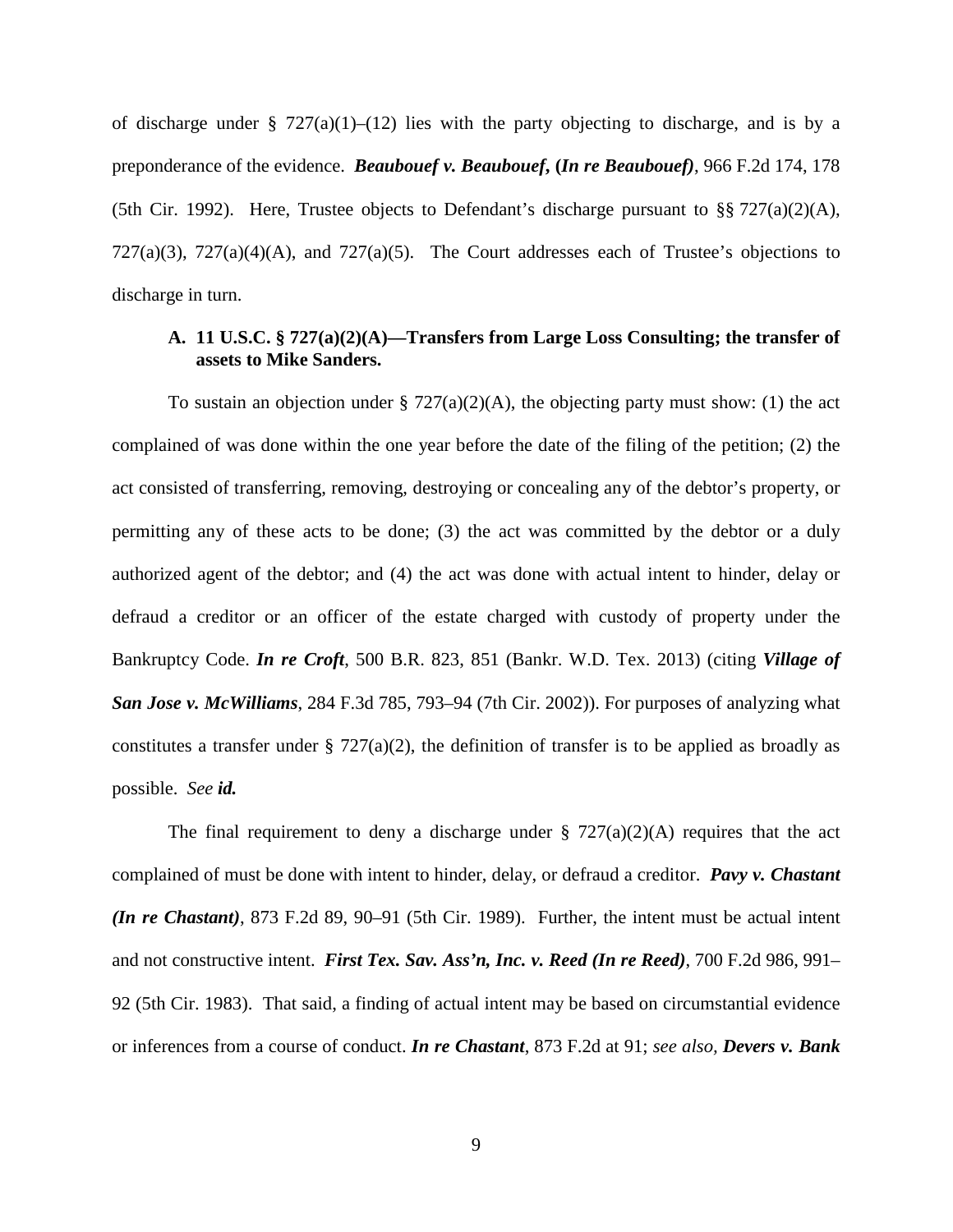*of Sheridan (In re Devers)*, 759 F.2d 751, 753–54 (9th Cir. 1985). Moreover, The Fifth Circuit

has identified the following factors that may provide evidence of actual intent to defraud:

(i) a lack or inadequacy of consideration, (ii) a familial or close relationship between the parties, (iii) retention of possession, benefit, or use of the property in question, (iv) the financial condition of the party sought to be charged both before and after the transaction in question, (v) the existence or cumulative effect of a pattern or course of conduct after the incurring of a debt, onset of financial difficulties or threat of suits by creditors, and (vi) the general chronology of the events and transactions at issue.

*TSCA-234 Ltd. P'ship v. Moseman (In re Moseman)*, 436 B.R. 398, 409 (Bankr. E.D. Tex. 2010) (citing *Pavy*, 873 F.2d at 91). Here, Trustee contends Defendant violated § 727(a)(2)(A) by: (1) transferring \$215,575.73 from Large Loss Consulting to Your Roof Warranty, LLC for no consideration; and (2) transferring Defendant's boat, jet ski, and golf cart to Mike Sanders in a sham transaction.

### **i. The transfer of \$215,575.73 from Large Loss Consulting to Your Roof Warranty, LLC.**

First, Trustee contends Defendant violates § 727(a)(2)(A) by transfering property of the Debtor (\$215,575.73) from her company Large Loss Consulting to Your Roof Warranty, LLC for no consideration, and with intent to hinder, delay, or defraud creditors. Defendant claims the funds belonged to Your Roof Warranty, LLC, and were merely deposited in Large Loss Consulting's bank account until Your Roof Warranty, LLC established its own bank account, at which time the funds were transferred. The testimony at trial and Trustee's exhibits support Defendant's explanation.

Examining the *Pavy* factors, it is undisputed that Defendant shares a close familial relationship with husband Jason Roberts—the majority owner of Your Roof Warranty, LLC. The evidence also shows the transfer occurred after potential liability arose against Defendant in a Texas State Court lawsuit. (Ex. 47). Nevertheless, the chronology of transactions in and out of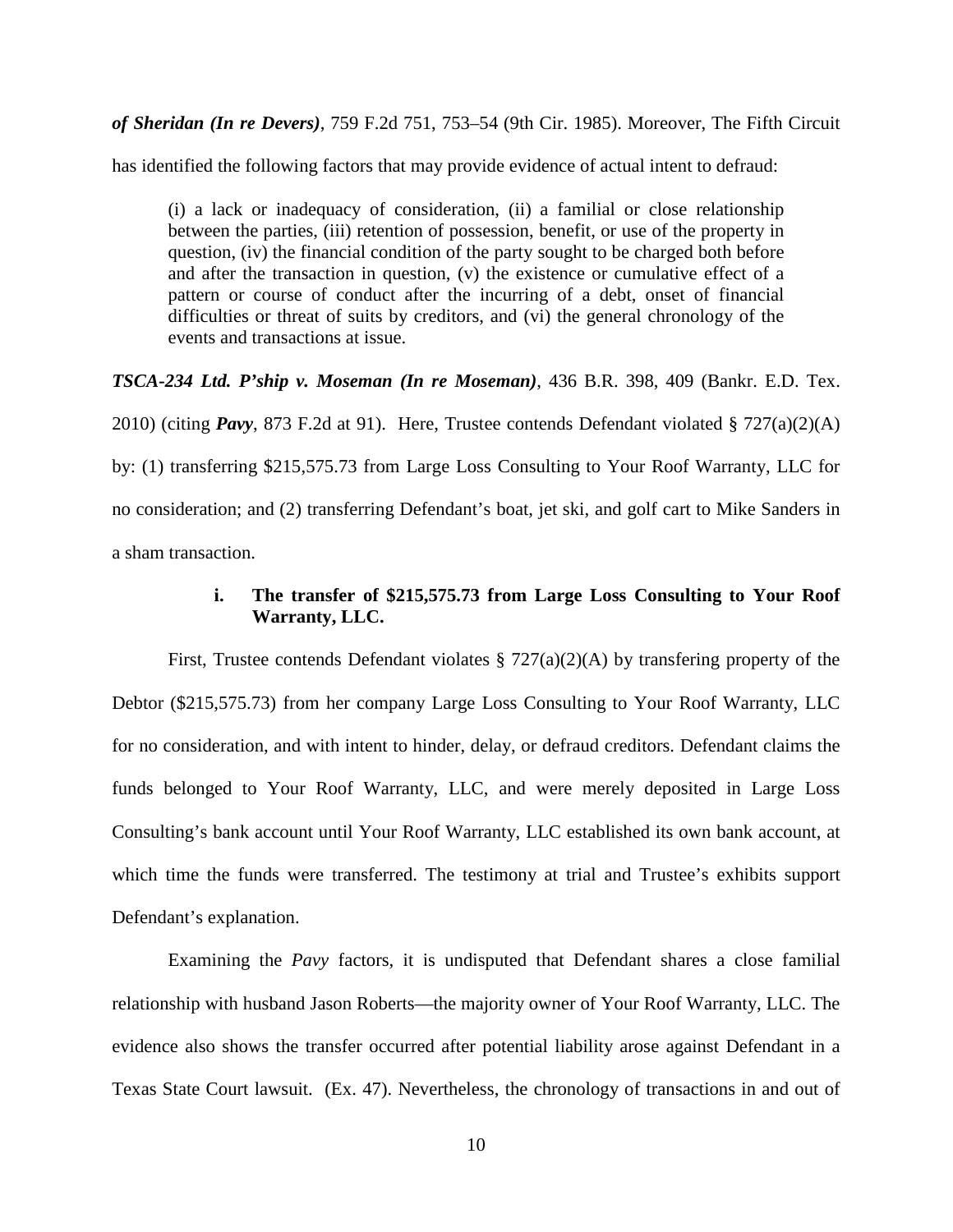Large Loss Consulting's bank account between September 29, 2017 and October 2, 2017 support Defendant's explanation.

On September 29, 2017,<sup>3</sup> a cashier's check for \$264,575.73 made payable to "Large Loss Consulting Group" (Your Roof Warranty, LLC's d/b/a) was deposited into Large Loss Consulting's Frost Bank account 5084. (*See* Ex. 5 at FR000091–92; *see also* Ex. 20, at P. 2). The next day, Large Loss Consulting issued Check No. 1344 to Your Roof Warranty, LLC for \$215,575.73 (exactly \$49,000.00 less than the cashier's check). (Ex. 5, at FR000232). Two days later, Your Roof Warranty, LLC opened Frost Bank account 7109, and on that day deposited Large Loss Consulting Check No. 1344, bringing Large Loss Consulting's account 5084 October 2,  $2017<sup>4</sup>$  closing balance to \$215,575.73. (Ex. 9, at JR009). These transactions match Defendant's description of the events.

Because the cashier's check was always made payable to "Large Loss Consulting Group"—the dba of Your Roof Warranty, LLC—no consideration was required to transfer the funds to their rightful owner. While suspicious, the evidence submitted clearly shows the funds were originally payable to Your Roof Warranty, LLC's dba "Large Loss Consulting Group." Therefore, the transfer of \$215,575.73 from Large Loss Consulting to Your Roof Warranty, LLC was not a transfer of Debtor's assets.

Accordingly, the Court finds the transfer of \$215,575.73 from Large Loss Consulting to Your Roof Warranty, LLC for no consideration was not a violation of  $\S 727(a)(2)(A)$ .

#### **ii. The transfer of Defendant's boat, jet ski, and golf cart.**

Second, Trustee contends Defendant violates  $\S 727(a)(2)(A)$  by transfering property of the debtor—a boat, jet ski, and golf cart—with intent to hinder, delay, or defraud creditors.

<sup>&</sup>lt;sup>3</sup> The Court takes judicial notice that September 29, 2017 was a Friday.

<sup>4</sup> The Court takes judicial notice that October 2, 2017 was a Monday—the next business day after the \$264,575.73 cashier's check was deposited in Large Loss Consulting's bank account.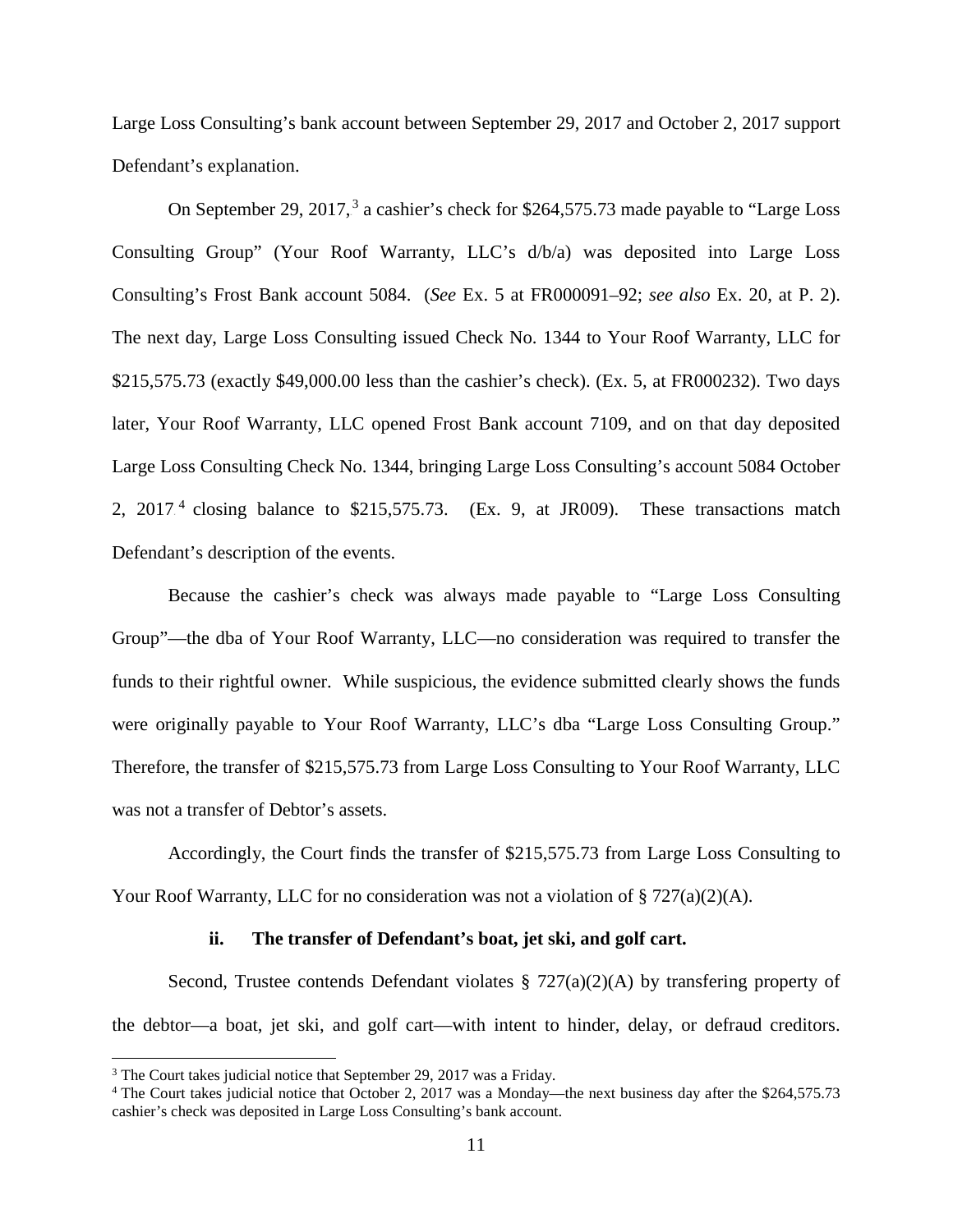Defendant and her husband testified at trial that Defendant's boat,<sup>5</sup> jet ski,<sup>6</sup> and golf cart<sup>7</sup> were sold to Mike Sanders in exchange for \$20,000.00—a sum paid directly to Attorney Dan Roberts. The evidence supports Defendant's position.

Specifically, Trustee's Exhibit 43 is a cashier's check dated February 14, 2018 from "Remitter: Mike Sanders" payable to "C. Daniel Roberts & Associates" for \$20,000.00. As to the adequacy of consideration, at trial, Jason Roberts credibly testified that he looked at other comparable property online when determining a price for the items. At trial, Jason Roberts— Defendant's husband—testified that Mike Sanders is Jason Roberts' partner in Your Roof Warranty, LLC. This is unquestionably a close familial relationship. Nevertheless, Defendant disclosed the transfer of personal property in response to Question 18 on her Initial SOFA. (Case No. 18-50444-CAG, ECF No. 1, at 55). While the Trustee contends the cashier's check used to purchase the items was drawn from Your Roof Warranty, LLC's account at Frost Bank and not from an account held exclusively by Mike Sanders, it makes little difference for the purposes of § 727(a)(2)(A) as Defendant received adequate consideration and properly disclosed the transfer.

Because the Defendant disclosed the transfer of property to creditors, and received reasonable consideration, the Court finds the sale and disclosure of Defendant's boat, jet ski, and golf cart to compensate counsel did not violate  $\S 727(a)(2)(A)$ .

The Court finds Trustee has not met his burden to deny Debtor's discharge under § 727(a)(2)(A) as it pertains to the transfer of assets from Large Loss Consulting to Your Roof Warranty, LLC, or the transfer of Debtor's transfer of her boat, jet ski, and golf cart to Mike Sanders.

<sup>5</sup> A "2001 Rinker 27' cubby cabin." (Case No. 18-50444-CAG, ECF No. 1, at P. 55).

<sup>6</sup> A "2005 Honda jet ski." (Case No. 18-50444-CAG, ECF No. 1, at P. 55).

<sup>7</sup> A "2001 EZ Club Car golf cart." (Case No. 18-50444-CAG, ECF No. 1, at P. 55).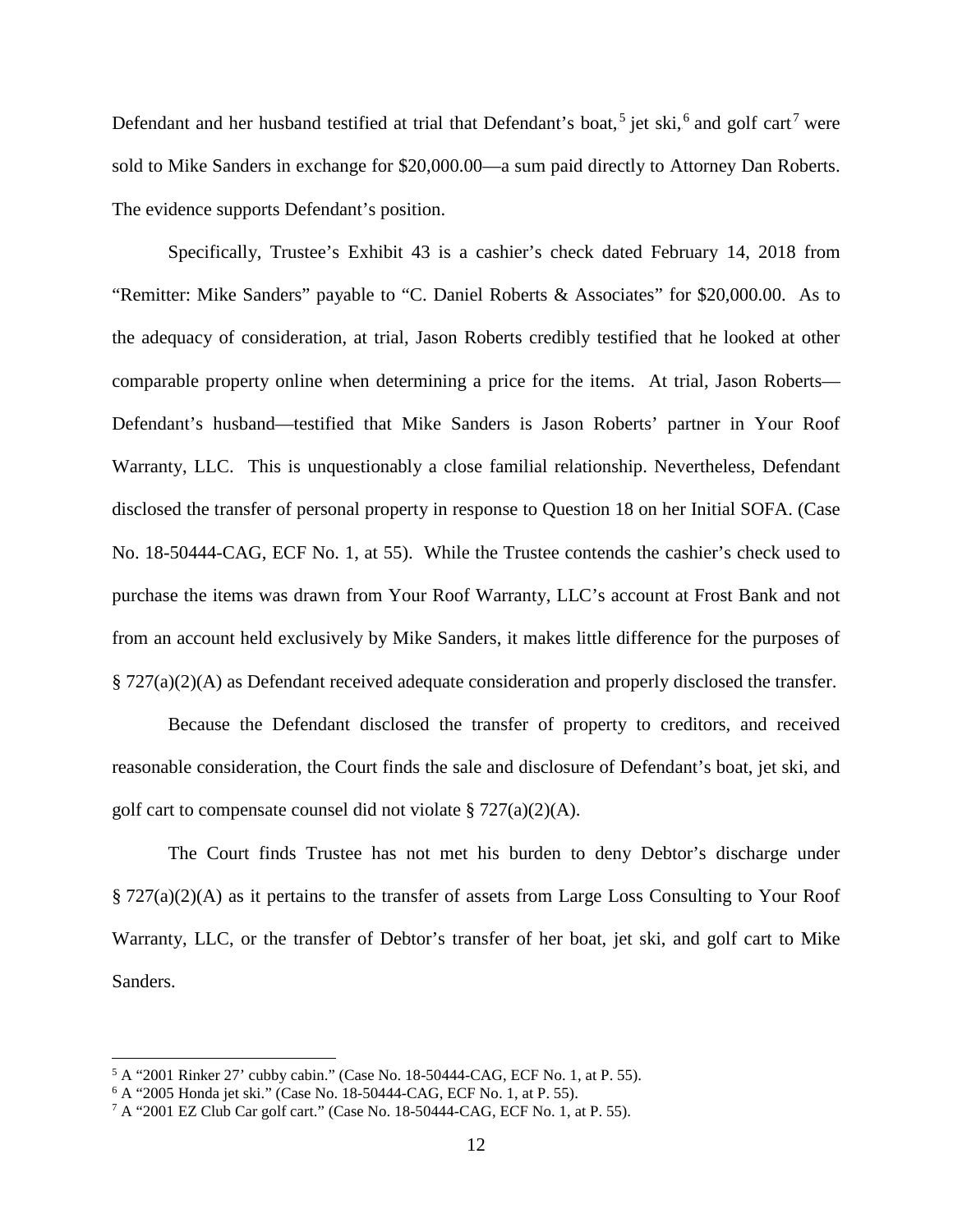### **B. 11 U.S.C. § 727(a)(3)—The Financial Records of Large Loss Consulting.**

The Court may deny Defendant's discharge under  $\S 727(a)(3)$  if Trustee can demonstrate that Defendant failed to keep records that "are those of creditors and that the [Debtor] is required to take such steps as ordinary fair dealing and common caution dictate to enable the creditors to learn what he did with his estate." *Koufman v. Sheinwald*, 83 F.2d 977, 980 (1st Cir. 1936); *see also Texas Nat. Bank of Beaumont v. Edson*, 100 F.2d 789, 791 (5th Cir. 1939).

Under § 727(a)(3), the debtor's obligation is to keep records in a form that enables a creditor to ascertain the debtor's current financial condition and to follow her business transactions in the past. *See In re Juzwiak*, 89 F.3d 424 (7th Cir. 1996) (denying discharge because there was no proof of payroll records). As such, the Court must examine the materiality of the missing business transactions. In doing so, a plaintiff must show by a preponderance of the evidence that the defendant failed to keep or preserve financial records and the failure to do so prevented a party from ascertaining the defendant's financial condition or business transactions. Once a plaintiff establishes a prima facie case, the defendant has the burden of establishing that his failure to keep adequate records was justified under all circumstances of the case. *In re Lee*, 309 B.R. 468, 477–78 (Bankr. W.D. Tex. 2004).

Section 727(a)(3) requires debtors present a full financial picture to the trustee, creditors, and Court. *Tow et al v. Henley (In re Henley)*, 480 B.R. 708, 781 (Bankr. S.D. Tex. 2012) (citation omitted). "The failure to maintain financial records justifies a denial of discharge." *Id.* (citations omitted). Notably, a trustee or a creditor need not prove any fraudulent intent by a debtor to deceive creditors; rather, mere negligence in failing to keep and produce records is sufficient to deny a debtor's discharge under § 727(a)(3). *Id.* (citations omitted).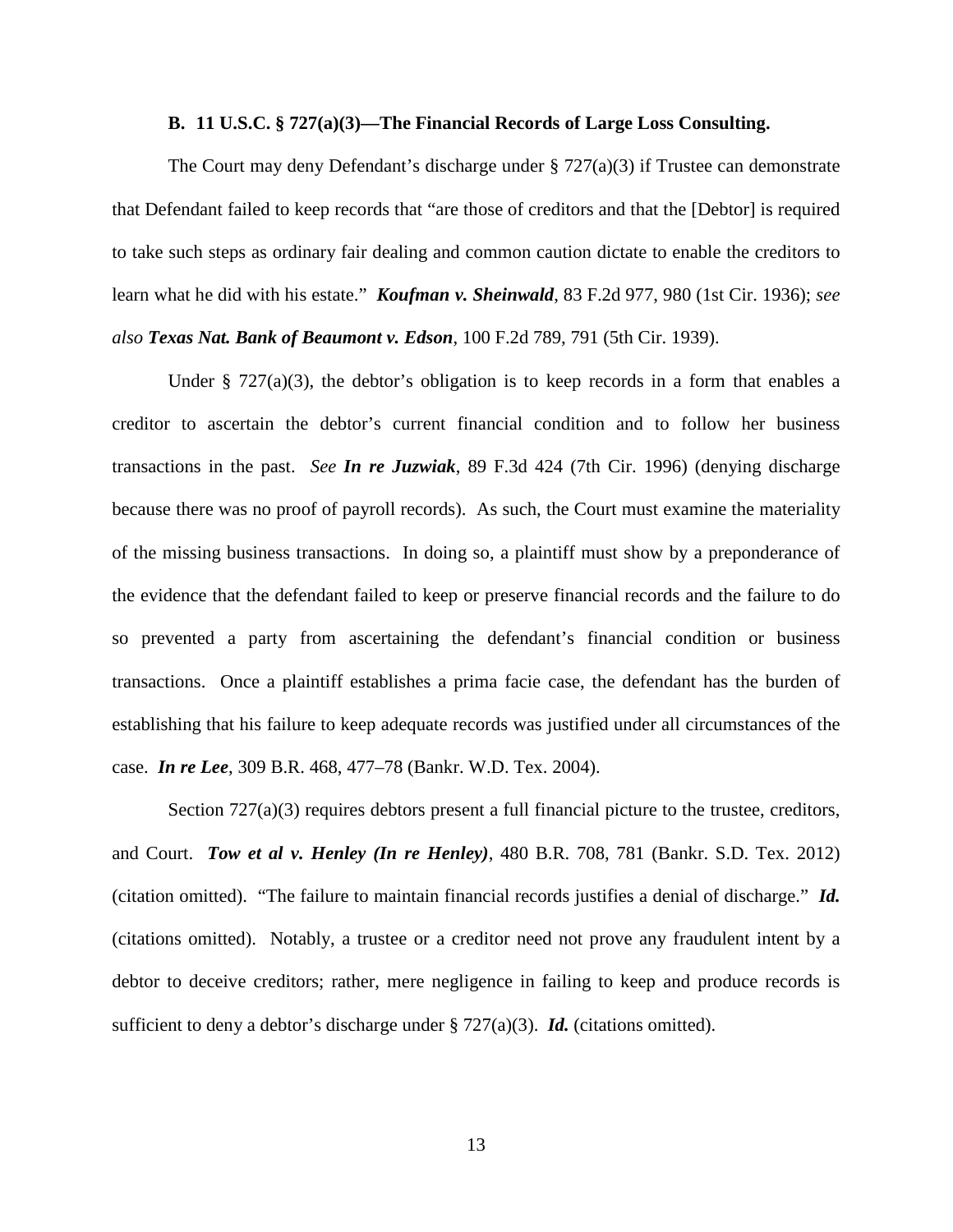At trial, Defendant's husband Jason Roberts—Large Loss Consulting's President testified that Large Loss Consulting did not keep any kind of general ledger; instead, a ledger was kept in the company checkbook. Jason Roberts also testified that he cannot find the checkbook register and believes it was either lost or thrown away. Nevertheless, Defendant produced all bank records for Large Loss Consulting's Frost Bank account 5084. (Ex. 5). The account statements Defendant produced notate every deposit and debit throughout the life of Large Loss Consulting's account, as well as provide photocopies of every deposit slip and check written from the company checkbook. (Ex. 5).

While the loss of the checkbook ledger, and failure to keep a general ledger may not comport with Generally Accepted Accounting Principles, that is not the standard set out by §  $727(a)(3)$ . Instead, the Court may consider if the inadequacy of the records is justified under the circumstances. *First United Bank & Tr. Co. v. Buescher (In re Buescher)*, 491 B.R. 419, 438– 39 (Bankr. E.D. Tex. 2013). Factors the Court may consider include: (1) the education, experience, and sophistication of the debtor; (2) the volume of the debtor's business; (3) the complexity of the debtor's business; (4) the amount of credit extended to the debtor in his business; and (5) any other factors the court may consider in the interest of justice. *Id.* (citations omitted).

Here, both the Defendant and her husband Jason Roberts testified as to their education, experience, and sophistication. Notably neither the Defendant, nor Jason Roberts—the President of Large Loss Consulting—have college degrees. Further, credible testimony was heard from Cynthia Maskal, <sup>8</sup> and Don Peterson, <sup>9</sup> who did not consider Defendant sophisticated as to

<sup>8</sup> Cynthia Maskal testified she is a book keeper for Burkhart Peterson—the accounting firm utilized by Defendant for preparation of personal and business taxes as well as business book keeping for Green Energy Xperts. Mrs. Maskal further testified that she was familiar with Defendant and Green Energy Xperts.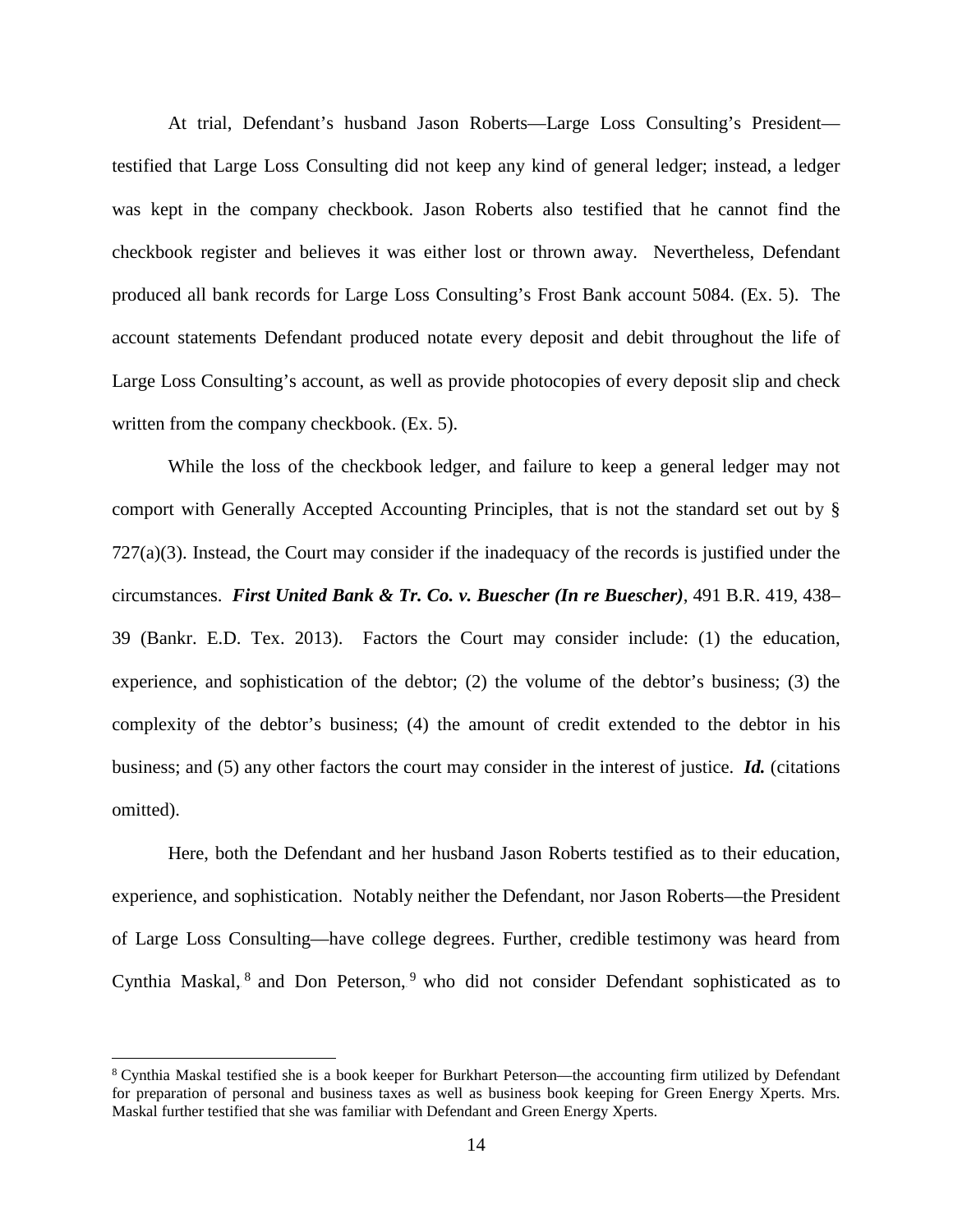business matters. Moreover, Keith Schmitz<sup>10</sup> testified that most of the QuickBooks information small business owners (such as Defendant and her husband) provide is in fair to poor condition. Second, the volume of Large Loss Consulting's business is limited, as the company was only operated for seven (7) months, and all company transactions were provided in the form of bank statements from Frost Bank and photocopies of deposits and checks. (Ex. 5).

The Court finds Defendant provided adequate financial records by which a party could ascertain Defendant's business transactions, given the circumstances of the case. Therefore, Defendant's discharge is not denied under § 727(a)(3).

# **C. 11 U.S.C. § 727(a)(4)(A)—Undisclosed income from Green Energy Xperts; undisclosed income from Large Loss Consulting; transfers from Large Loss Consulting; the transfer of assets to Mike Sanders; failure to list an RV; and undisclosed gifts to Defendant's father-in-law.**

Section § 727(a)(4)(A) provides that "[t]he court shall grant the debtor a discharge,

unless . . . the debtor knowingly and fraudulently, in or in connection with the case . . . made a

false oath or account. . . ." Here, Trustee alleges Defendant made numerous omissions and false

statements under oath including:

 $\overline{a}$ 

- a. Despite receiving \$14,000 in wages and \$12,000 in dividends in 2017, Defendant underreported her 2018 income from Green Energy Xperts by reporting only \$4,681.90 in wages, on her Statement of Financial Affairs, Amended Statement of Financial Affairs, and Second Amended Statement of Financial Affairs.
- b. Defendant did not list the gross revenues of her sole proprietorship, Large Loss Consulting, on her Statement of Financial Affairs.
- c. Defendant asserted on her Amended Statement of Financial Affairs and Second Amended Statement of Financial Affairs that she was merely a

<sup>9</sup> Don Peterson testified that he is a Certified Public Accountant, and a named partner at Burkhart Peterson. Mr. Peterson testified that he did not prepare Defendant's books or tax returns, but had several conversations with Jason Roberts. Mr. Peterson further testified that he was aware of Large Loss Consulting and Your Roof Warranty as early as February of 2018, and was under the impression both were Jason Robert's companies.

<sup>&</sup>lt;sup>10</sup> Keith Schmitz is case manager and tax preparer for Burkhart Peterson, and was deposed prior to trial as a representative for Burkart Peterson.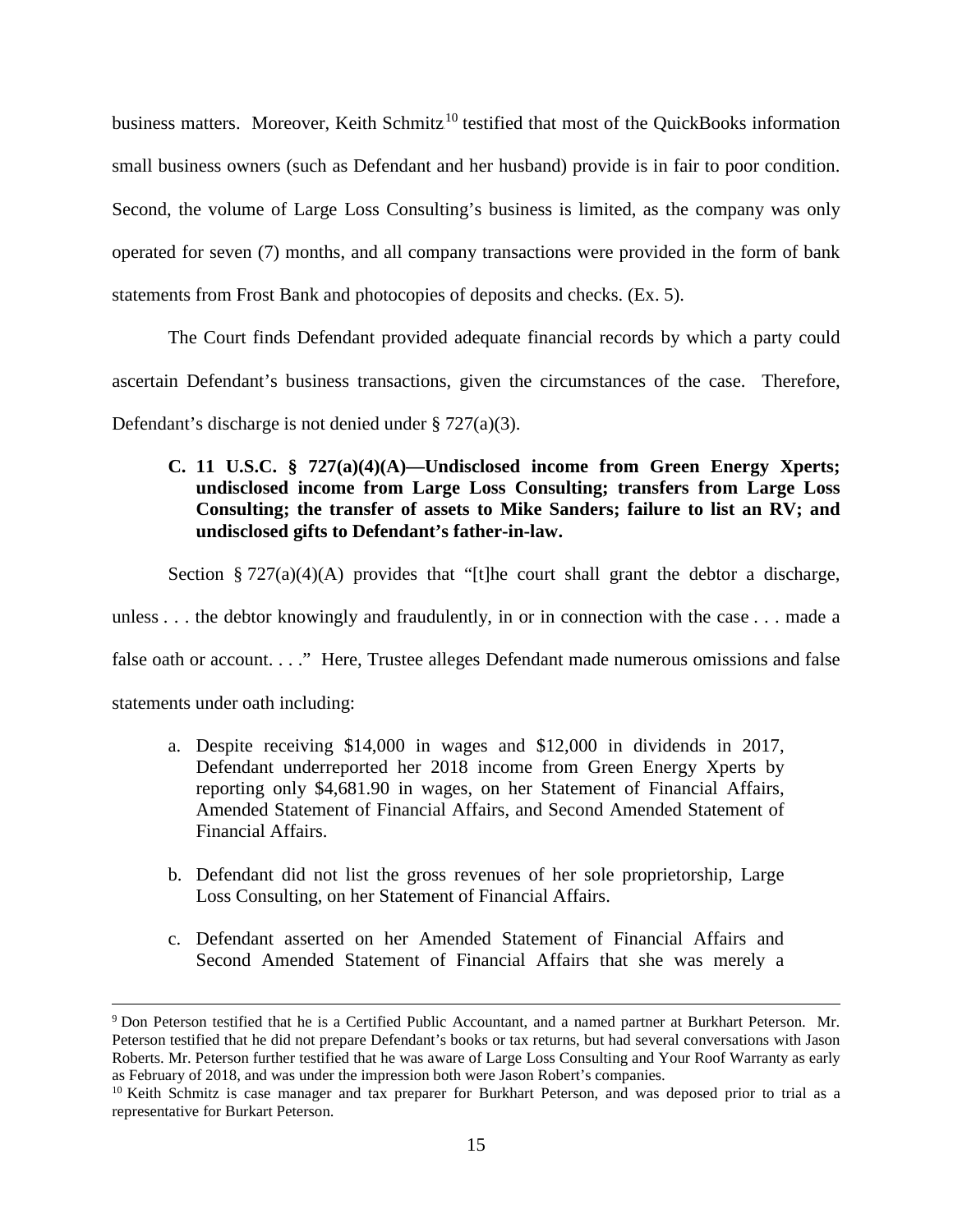"nominee" for her husband Jason Roberts, even though she filed the Assumed Name Certificate with the Secretary of State stating she was the owner and opened a bank account for the company, stating she was the owner.

- d. Defendant did not list the transfer of money from Large Loss Consulting, which was owned by her, to Your Roof Warranty, LLC, owned by her husband and Mike Sanders.
- e. Defendant stated that she sold her boat, jet ski, and golf cart to Mike Sanders when the actual purchaser was Your Roof Warranty, LLC, a company owned 51% by her husband.
- f. Defendant did not list the gifts she made to her father-in-law Gerald Dean Roberts on Question No. 13 of the Statement of Financial Affairs.
- g. Defendant did not list the transfer of the RV on Question No. 18 of the Statement of Financial Affairs.

(ECF No. 24, at ¶ 87).

In general,

[t]he purpose of Chapter Seven of the Bankruptcy Code is to give individual debtors a "fresh start," and the heart of this goal is embodied in § 727's discharge provisions. *See, e.g.,* S. Rep. No. 989, 95th Cong., 2d. Sess. 7 (1978), reprinted in 1978 U.S. Code Cong. & Admin. News 5787, 5793. "The discharge provisions require the court to grant the debtor a discharge of all his debts except for very specific and serious infractions on his part."

*In re Ichinose*, 946 F.2d 1169, 1172 (5th Cir. 1991).

Consistent with this general approach, it is the plaintiff who has the burden of proving an objection to discharge under § 727(a)(4)(A). *Beaubouef*, 966 F.2d at 178. "The elements of an objection to discharge under  $\S 727(a)(4)(A)$  must be proven by a preponderance of the evidence." *Id.* Those elements are: "'(1) [the debtor] made a statement under oath; (2) the statement was false; (3) [the debtor] knew the statement was false; (4) [the debtor] made the statement with fraudulent intent; and (5) the statement related materially to the bankruptcy case.'" *Cadle Co. v. Pratt (In re Pratt)*, 411 F.3d 561, 566 (5th Cir. 2005) (quoting *Beaubouef*, 966 F.2d at 178). "An omission of an asset can constitute a false oath." *Pratt*, 411 F.3d at 566.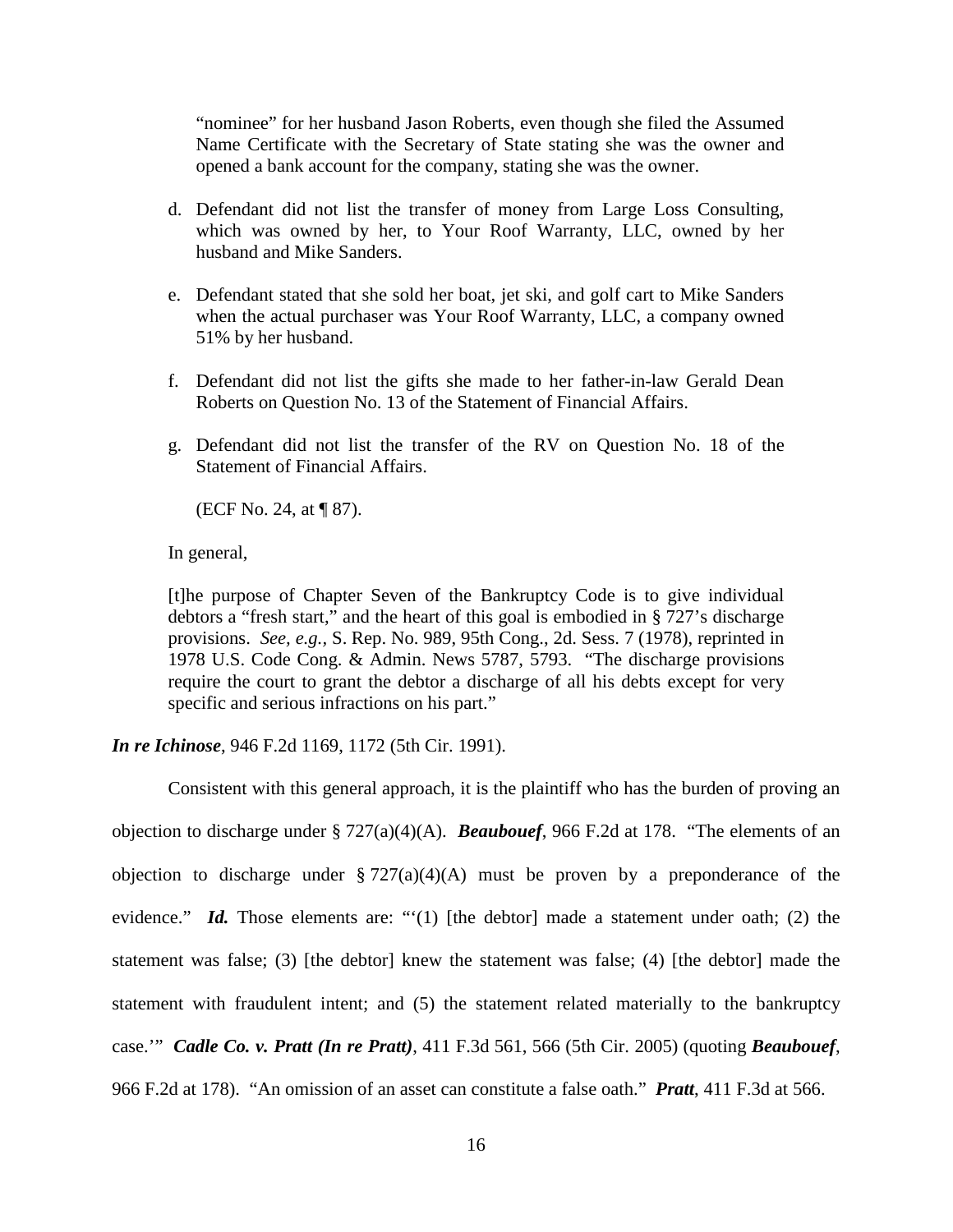Notably, "Bankruptcy Courts have not construed § 727(a)(4) generally to impose strict liability for the schedules and false statements." *Interfirst Bank Greenville, N.A., v. Morris (In re Morris)*, 58 B.R. 422, 427 (Bankr. N.D. Tex. 1986). Innocent mistakes and inadvertence are generally not sufficient to result in denial of a discharge. *See e.g., Mozeika v. Townsley (In re Townsley)*, 195 B.R. 54, 65 (Bankr. E.D. Tex. 1996)("The denial of a discharge under  $\S 727(a)(4)(A)$  cannot be imposed where the false statement was the result of a simple or honest mistake or inadvertence. Rather, to sustain an objection to discharge under this section, the debtor must have willfully made a false statement with intent to defraud his creditors.").

Nevertheless, a debtor need not have acted deliberately to deceive. *Beaubouef*, 966 F.2d at 178 ("It makes no difference that [the debtor] does not intend to injure his creditors when he makes a false statement. Creditors are entitled to judge for themselves what will benefit, and what will prejudice, them.") (quoting *Chalik v. Moorefield (In re Chalik)*, 748 F.2d 616, 618 (11th Cir. 1984) (*per curiam*)). The requisite intent can be shown by establishing that the debtor acted with reckless disregard for the truth, which can be proven by circumstantial evidence. *In re Sholdra*, 249 F.3d 380, 382 (5th Cir. 2001) ("[S]tatements [made] with fraudulent intent–or reckless indifference to the truth . . . can be proven by circumstantial evidence."); *Beaubouef*, 966 F.2d at 178 ("[T]he existence of more than one falsehood, together with [the debtor's] … failure to take advantage of the opportunity to clear up all inconsistencies and omissions when he filed his amended schedules, constituted reckless indifference to the truth and, therefore, the requisite intent to deceive."); *accord, Ford v. Mellon Fin. Serv. Corp. (In re Ford)*, Civ. A. No. H-85-3551, 1986 WL 14997, at \*4 (S.D. Tex. Dec. 18, 1986) ("When impeached, Debtor candidly admitted that expediency motivated the deception. Such reckless disregard for the truth is circumstantial evidence of the requisite fraudulent intent and will alone support denial of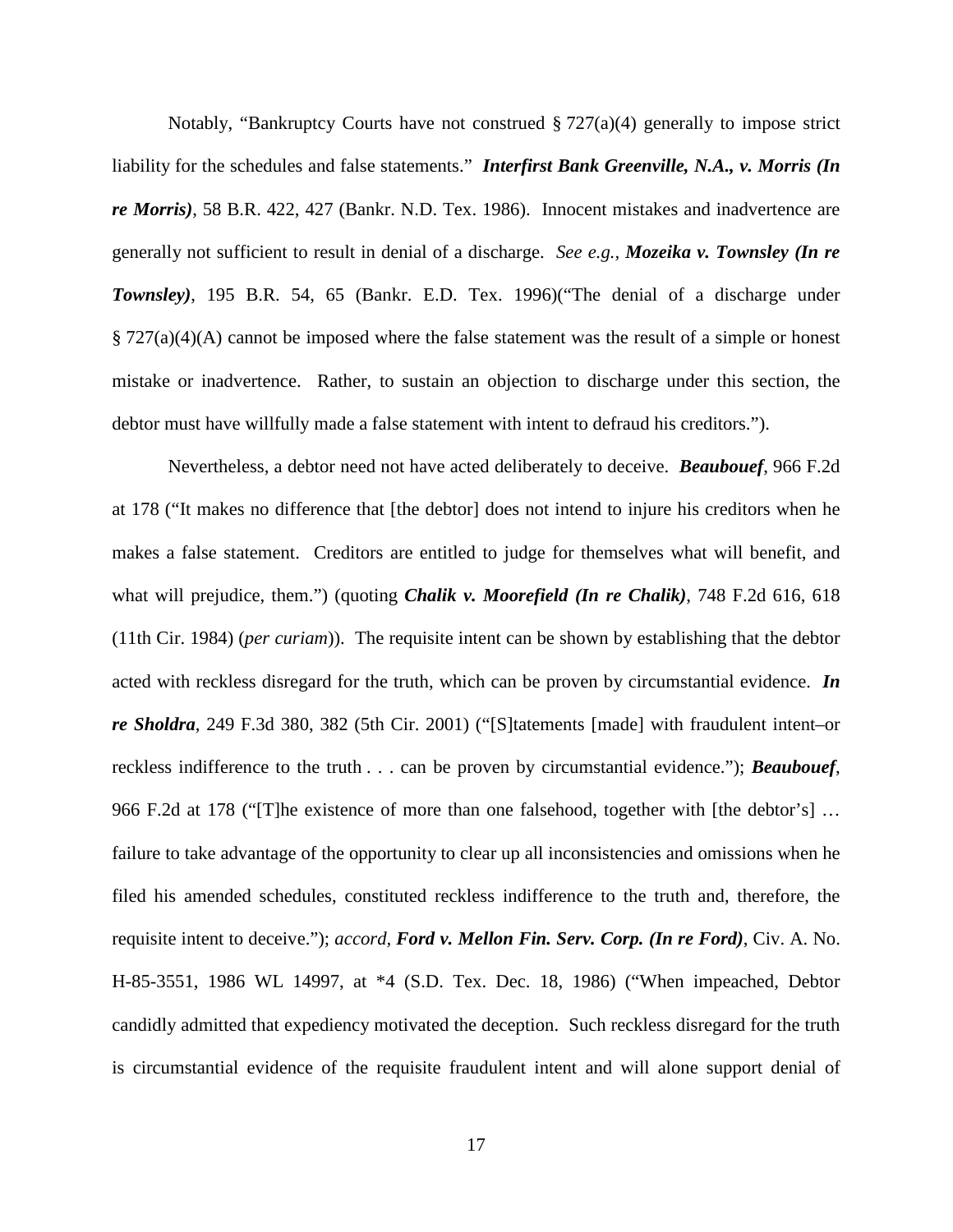discharge."); *In re Sullivan*, 204 B.R. 919, 942–43 (Bankr. N.D. Tex. 1997)("A series of even innocent mistakes or omissions can constitute evidence of a pattern of reckless disregard for the truth. . . . Thus, courts look at the circumstances surrounding the omissions to determine whether they were intentional.") (citing *Morris*, 58 B.R. at 428).

Here, Defendant filed bankruptcy on March 2, 2018. (Case No. 18-50444-CAG, ECF No. 1). Defendant's first meeting of creditors was originally held on April 10, 2018 and later continued and concluded on May 15, 2018. (*see* ECF No. 23, ¶¶ 5.12–5.14). The same day— May 15, 2018—Defendant submitted her Amended Schedules I & J, and Amended SOFA. (Case No. 18-50444-CAG, ECF No. 7). Accordingly, prior to the conclusion of her meeting of creditors, Defendant filed both her Initial SOFA (Case No. 18-50444-CAG, ECF No. 1) and Amended SOFA (Case No. 18-50444-CAG, ECF No. 7). Defendant's ownership of Large Loss Consulting (as her dba); the sale of Defendant's boat, jet ski, and golf cart to Mike Sanders; the regular payment of her father-in-law's mortgage of \$1,430.62; and Defendant's \$4681.90 in income for 2017 (although underreported), were all included in Defendant's initial disclosures (Case No. 18-50444-CAG, ECF No. 1, at PP. 2, 49, 52, 55). After amending her Petition, Schedules, and SOFA, Defendant further disclosed: (1) \$808,192.64 in gross deposits for Large Loss Consulting; and (2) Large Loss Consulting's payment of "\$17,400 to Jason Roberts' uncle for an RV which was then traded to a subcontractor for materials and labor valued at \$19,000, all in connection with the business of Jason Roberts, not debtor." (Case No. 18-50444-CAG, ECF No. 7, at PP. 14, 18).

Trustee contends Defendant failed to disclose monthly payments of \$1,430.62 to her father-in-law Gerald Dean Roberts's mortgage as a gift on Question 13. Nevertheless, on Defendant's initial Schedule J, Defendant lists \$1,430.62 under Part 2 Question 20 as an ongoing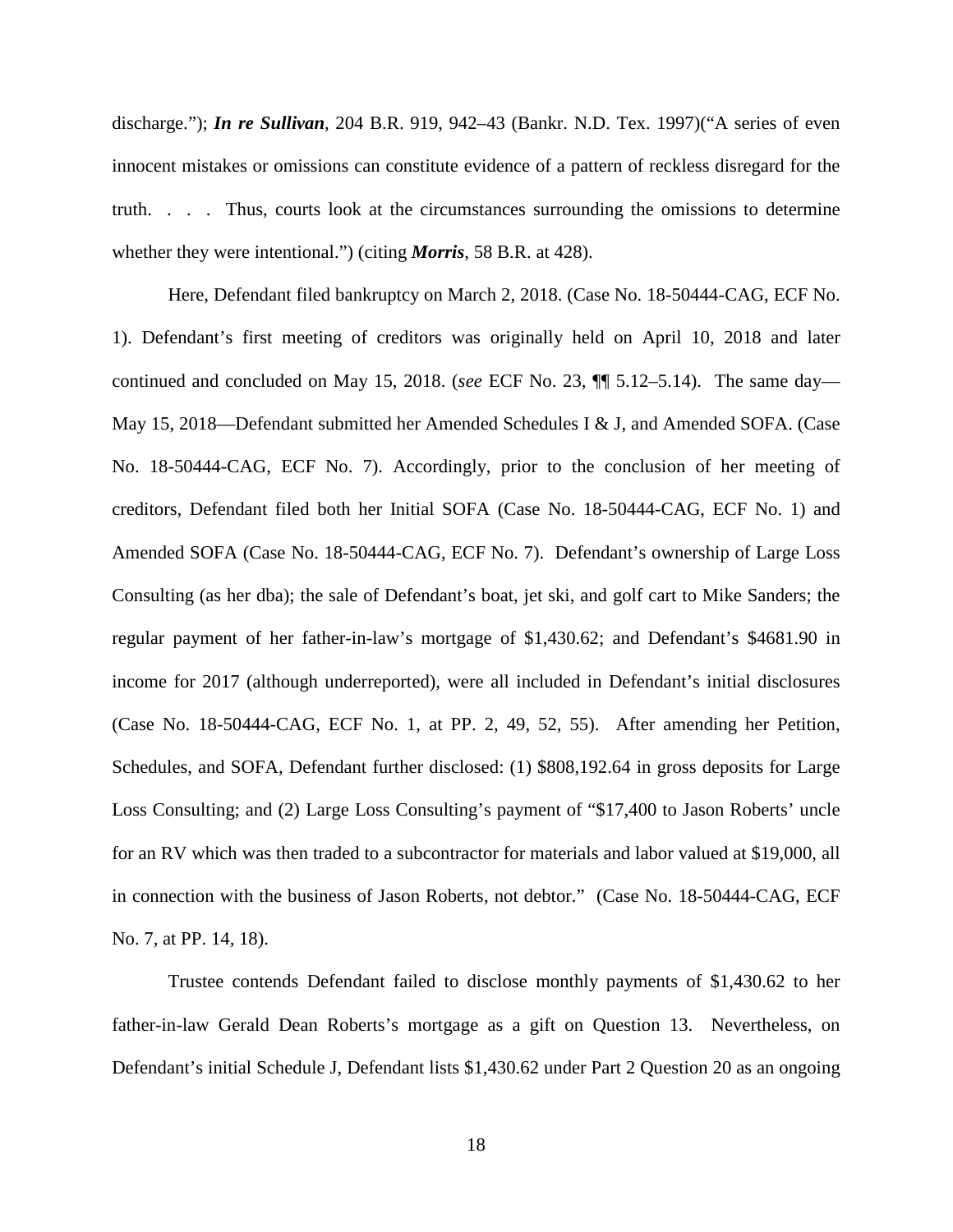monthly "other real property expense." Then on October 29, 2018, Defendant filed her Amended Schedules and Second Amended SOFA and lists \$1,430.62 under Part 2 Question 19 specifying it as "father's mortgage payment." (ECF No. 26, at P. 42). At trial, Defendant testified that she never listed the mortgage payment as a gift, because she viewed it as a payment to her father-inlaw for his help watching Defendant's three children. Moreover, Defendant testified she listed the ongoing payment as an expense because she was trying to be as accurate as possible.

Trustee's contention that Defendant failed to disclose the transfer of money (\$215,575.73) from Large Loss Consulting to Your Roof Warranty, LLC was previously addressed. Simply stated, the \$215,575.73 transferred from Large Loss Consulting to Your Roof Warranty, LLC was a transfer of funds made payable to Your Roof Warranty, LLC.

Finally, the Court need not reach the nominee issue. Whether Defendant is a "nominee" is a question of legal significance. At trial, both Defendant and her husband Jason Roberts testified to their lack of education and sophistication—especially as it pertains to the law. Moreover, Defendant testified that the first time she had heard the word "nominee" was when her attorney explained it to her, and thereafter she believed it was the most appropriate label for her role in Large Loss Consulting. The issue under  $\S 727(a)(4)(A)$  is not whether Defendant makes correct legal interpretations and assertions on her Schedules and Statements, but rather whether she knowingly or fraudulently withheld information of material significance. Defendant does not deny filing the DBA for Large Loss Consultants and establishing the company's Frost Bank account 7109 on behalf of her husband. Further, Defendant has disclosed her ownership of the dba Large Loss Consulting in her initial filings. (Case No. 18-50444-CAG, ECF No. 1). Defendant's reliance on counsel in labeling her role as "nominee" does not rise to the level of a knowingly false statement or omission under  $\S 727(a)(4)(A)$ .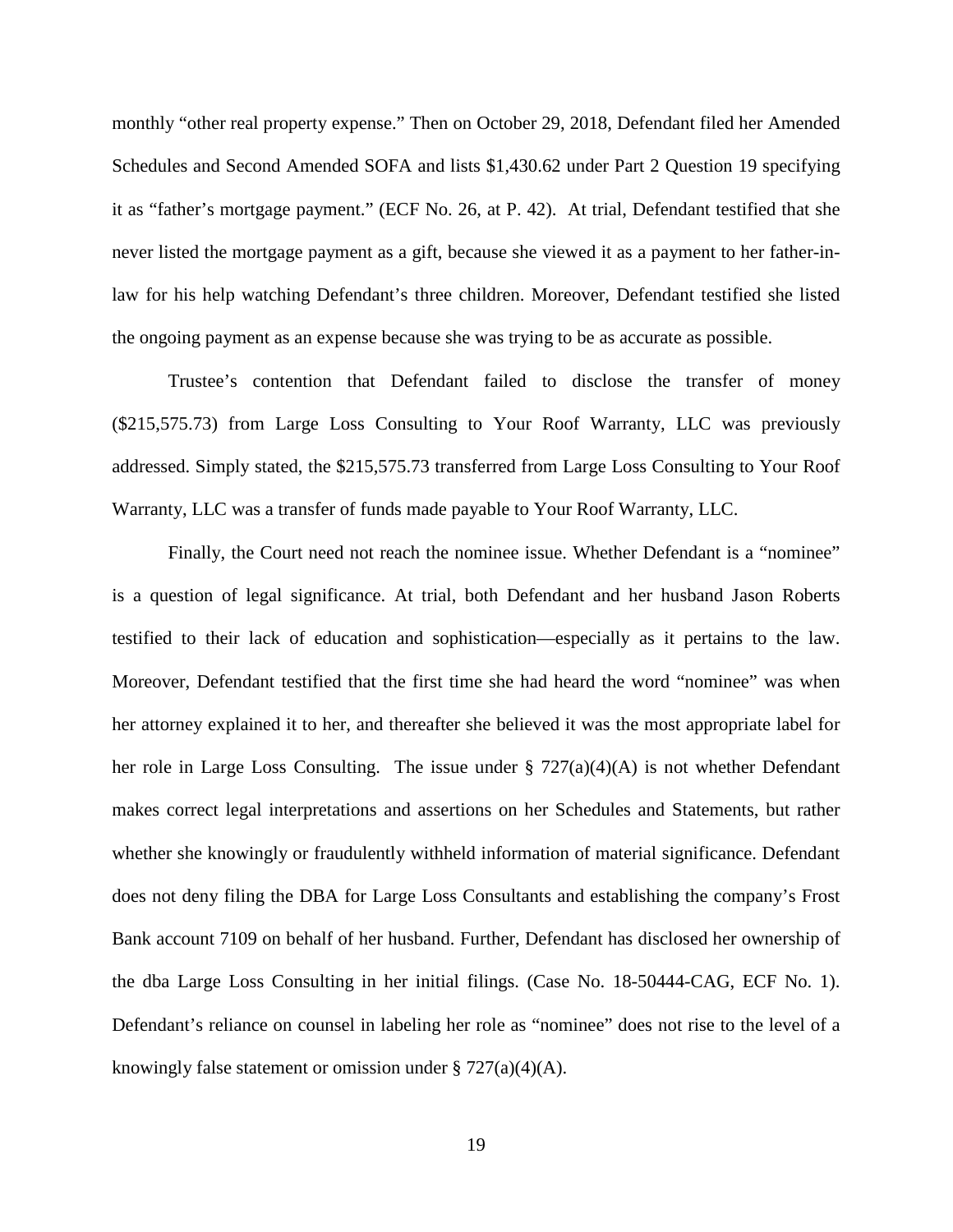Trustee's most troubling allegation under  $\S 727(a)(4)(A)$  is Defendant's underreporting of income from Green Energy Xperts, Inc. in 2017. While Defendant has always disclosed income for 2017, the evidence at trial shows Defendant earned more than her reported \$4,681.90. At trial Defendant did not dispute that this statement was both false, and made under oath. Moreover, it is well settled that any omission of income from a debtor's statements is material. *Beaubouef,* 966 F.2d at 178.

At trial Defendant acknowledged that she received fourteen paychecks of \$816.38 (\$1,000 per week less withholdings) for work done reconciling Green Energy Xperts books and records between January and April of 2017 when the business was sold. (Exs. No. 12, at WF000364, 373, 389, 439, 458, 495, 525, 551, 580, 604, 645, 674, 703, 734). Defendant further testified that although she had worked prior to marriage, during the course of her seventeen (17) year marriage to Jason Roberts, her primary responsibility was to care for their home and three (3) minor children. Trustee's Exhibit 57 supports this testimony by revealing the total 2016 yearly cost of afterschool care for the children was merely \$200.00. (Ex. 57). Nevertheless, Defendant listed \$4,681.90 as wages and income for 2017 on her Initial SOFA, Amended SOFA, and Second Amended SOFA. (*See* Exs. 1–4). Because Defendant's statements were false, made under oath, and materially related to the bankruptcy, the real question becomes whether Defendant knew the statements were false and whether she made them with fraudulent intent.

Whether Defendant knew her income disclosure was or was not false is speculative at best. At trial, testimony was elicited from Burkhart Peterson accounting professionals that Defendant was unsophisticated and likely never saw 2017 W2's, 1099's or IRS Wage Transcripts. Moreover, the IRS Wage Transcript that indicates Defendant's 2017 wages and dividends from Green Energy Xperts was requested by Burkhart Peterson months after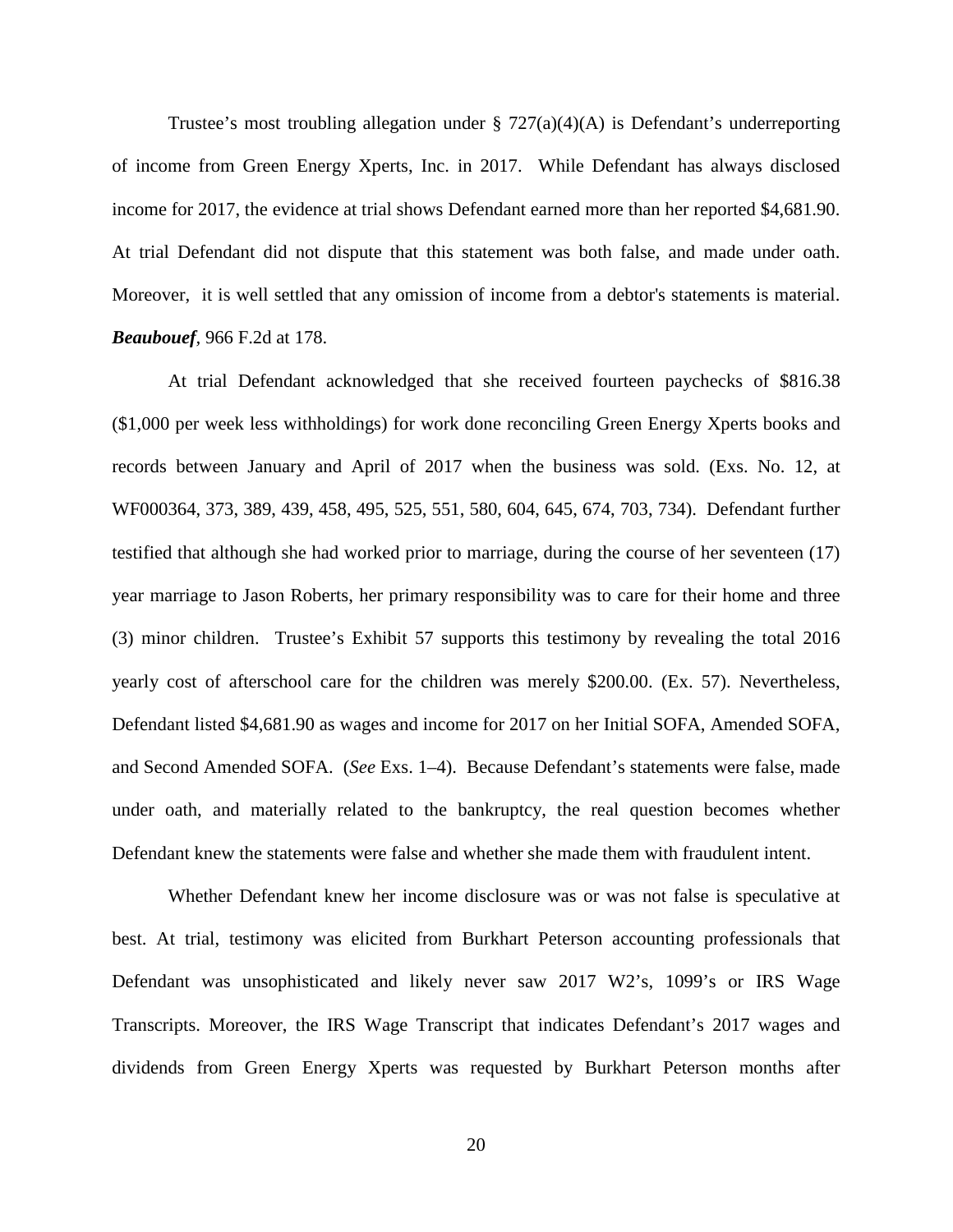Defendant submitted her initial and Amended SOFA. (Ex. 32). Finally, both Defendant and Keith Schmidt's testimony calls into question whether Defendant ever actually reviewed and signed her 2017 tax return. (ECF No. 30). Fortunately, the Court need not address the issue of Defendant's knowledge, because no evidence was provided to indicate Defendant underreported her income with intent to defraud creditors or reckless disregard for the truth.

As mentioned, a debtor's fraudulent intent may be establshed through actual evidence of intent to defraud, or through the cumulative effect of a large number of falsehoods in a debtor's schedules as evidence of a reckless disregard for the truth. *In re Crumley*, 428 B.R. 349, 366–67 (Bankr. N.D. Tex. 2010) (citing *Sholdra,* 249 F.3d at 383). At trial, Defendant testified that she relied on financial documents from her accounting professionals as well as Green Energy Xperts, while attempting to fill out her Schedules and SOFA's as accurately as possible. Moreover, Defendant specifically testified she had no actual intent to defraud her creditors. Having observed Defendant through two days of trial, the Court is satisfied that Defendant possessed no actual intent to defraud creditors. Therefore, fraudulent intent under  $\S$  727(a)(4) must be demonstrated through evidence of Defendant's reckless disregard for the truth.

The denial of a discharge—the "death penalty" sanction of bankruptcy—must not be undertaken lightly. *Crumley*, 428 B.R. at 367. (citing *Washington 1993, Inc. v. Hudson (In re Hudson),* 420 B.R. 73, 100 (Bankr. N.D.N.Y. 2009)). Unquestionably, a debtor's paramount duty is to carefully consider all questions posed on the petition, schedules, and statements, and to verify the information listed is correct. *Morton v. Dreyer (In re Dreyer),* 127 B.R. 587, 593–94 (Bankr. N.D. Tex. 1991). Nevertheless, "[i]t may be close to impossible to produce Schedules and SOFAs that contain no mistaken information." *Cadle Co. v. Preston–Guenther (In re Guenther),* 333 B.R. 759, 767–68 (Bankr. N.D. Tex. 2005)). In other cases, such as *Crumley*,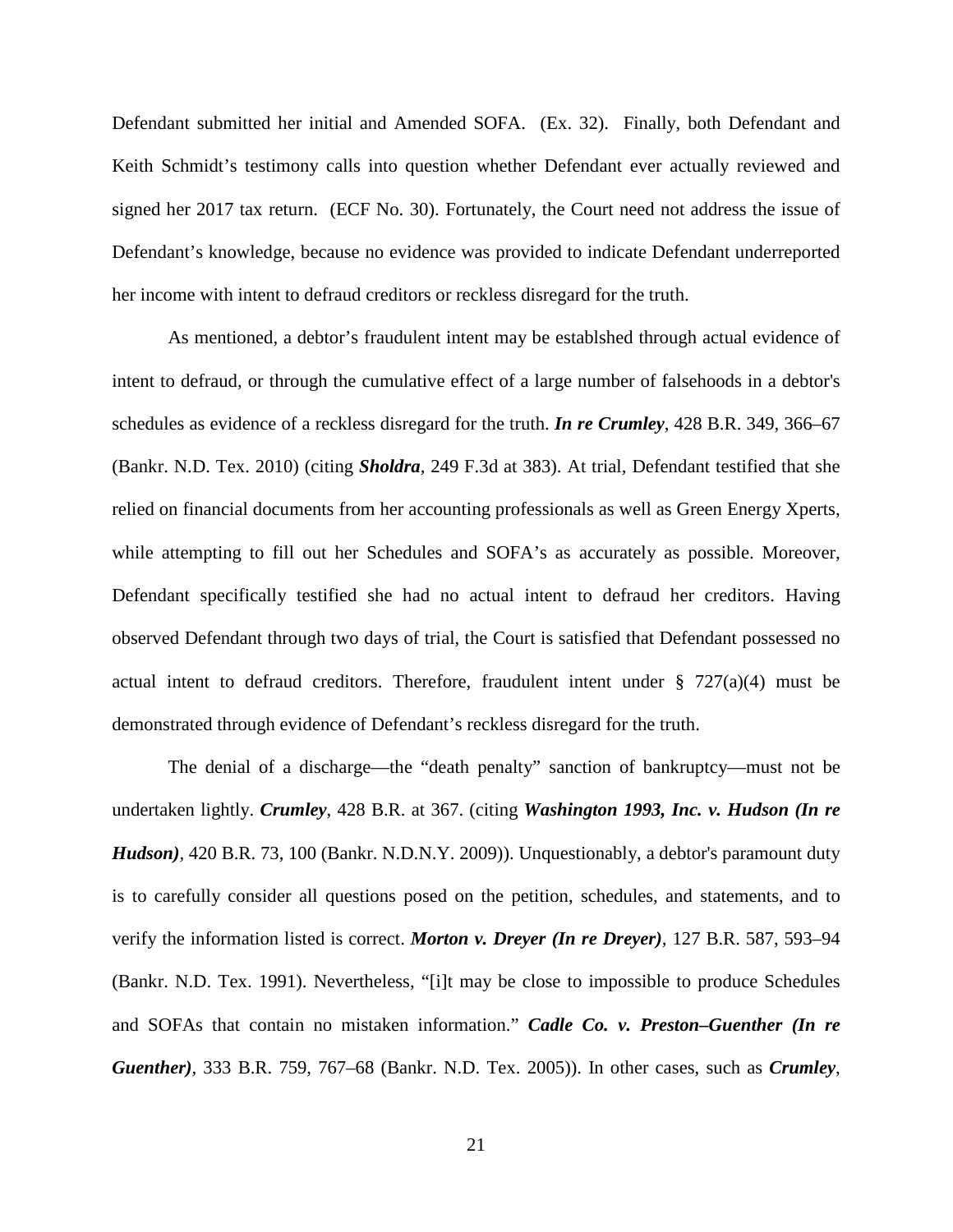reckless disregard for the truth was found where the Debtor prepared his SOFA's using "gest guesstimate" figures, and "never attempted to reconcile all of his sources of income prior to trial." 428 B.R. at 367 (denying discharge to the husband under  $\S$  727(a)(4)(A) for reckless disregard). That is not this case.

Here, Defendant credibly testified that she based her reported income on financial records obtained from Green Energy Xperts after she sold the business in 2017. Moreover, no evidence was presented that Defendant ever received or saw a W2 or 1099 from Green Energy Xperts. Further, the evidence indicates that the IRS Wage Transcript relied on by Burkhart Peterson to prepare Defendant's 2017 tax return was ordered months after Defendant submitted her Initial SOFA and Amended SOFA. Moreover, Defendant as well as multiple tax professionals from Burkhart Peterson testified regarding Defendant's lack of education and sophistication especially as it pertains to accounting and tax information. *Crumley*, 428 B.R. at 368 (no finding of reckless disregard for the wife was supported by her lack of "involvement in, or knowledge of, the Debtor's financial affairs.").

Nevertheless, Defendant's 2017 tax return indicates she received \$14,000 in wages from Green Energy Xperts, Inc. (Ex. 30, at JR213). Moreover, Defendant's 2017 tax return indicates she received \$12,000 in dividends from Green Energy Xperts, Inc. (Ex. 30, at JR205, JR212). While Defendant's involvement and role within Green Energy Xperts is questionable, the evidence clearly shows Defendant received fourteen (14) checks from Green Energy Xperts for an identical amount of \$816.38. (Exs. No. 12, at WF000364, 373, 389, 439, 458, 495, 525, 551, 580, 604, 645, 674, 703, 734).<sup>11</sup>

<sup>&</sup>lt;sup>11</sup> Notably, an examination of the Green Energy Xperts' checks and withdrawals shows \$14,000 in wages for January to May 2017, there is no record Defendant actually received \$12,000 in dividends.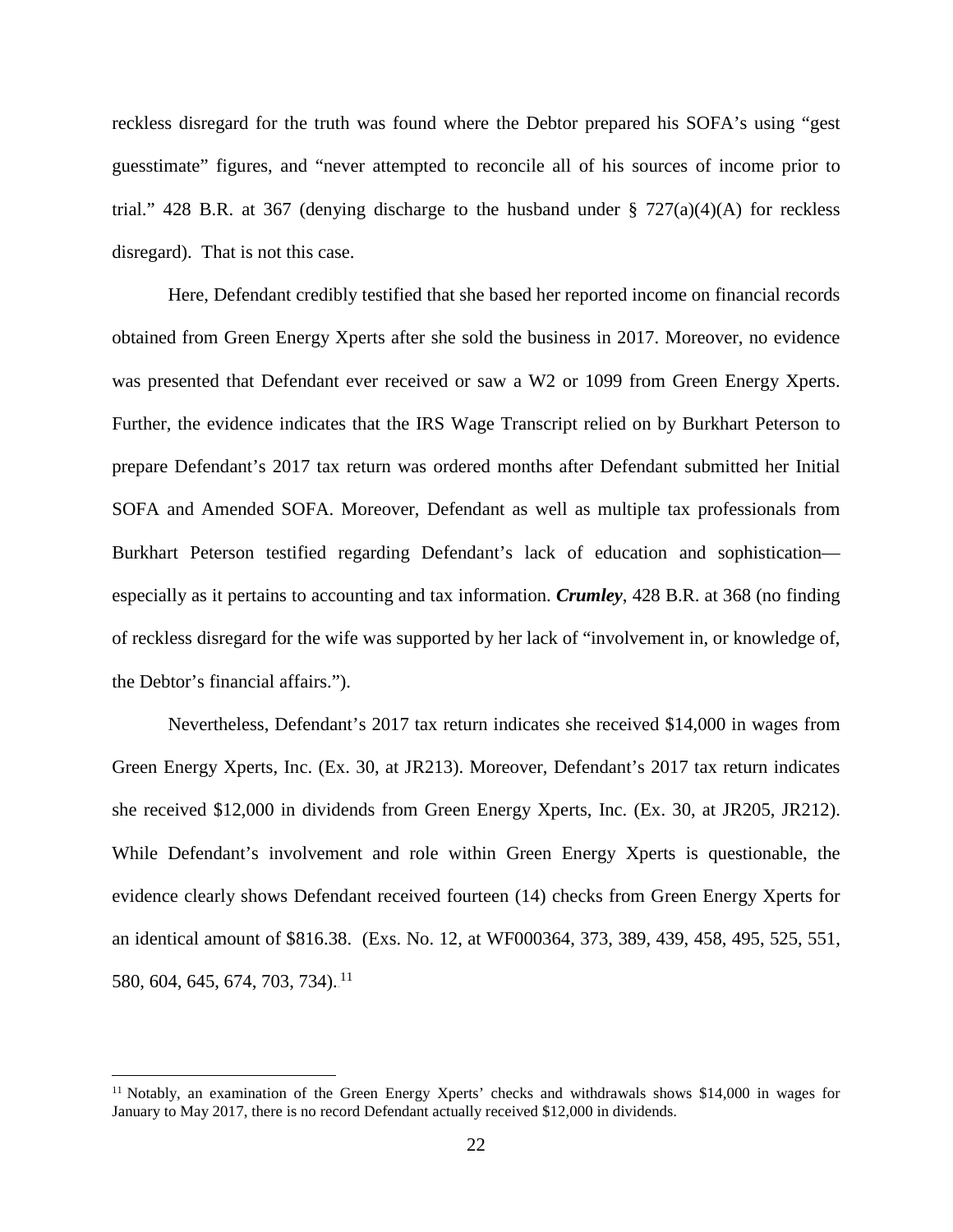The evidence introduced at trial establishes that Defendant received more than \$4,681.90 in wages and dividends for 2017. *See id.* Moreover, Defendant testified that for the months leading up to the sale of Green Energy Xperts in 2017, she performed work for Green Energy Xperts in reconciling her company's bank accounts. Defendant's testimony acknowledged she not only received fourteen (14) paychecks from Green Energy Xperts in 2017, but also reconciled the Green Energy Xperts' bank accounts reflecting these payments. The Court does not question whether Defendant is educated or sophisticated when it comes to corporate finance or tax matters—she is not. Nevertheless, Defendant's testimony and conduct reveal she considered herself competent to look through corporate bank accounts. Accordingly, Defendant could have and should have exercised a similar level of diligence and care in examining her personal bank accounts and filling out her Schedules and SOFAs. Moreover, Defendant testified that her reason for requesting the QuickBooks files, was because she believed her 2016 tax liability was excessive. (*See* Ex. 29). Believing the Green Energy Xperts QuickBooks were incorrect—as to tax liability—Defendant nevertheless relied on these same records when filling out her Bankruptcy records. Moreover, Defendant testified that she did not believe she needed to consult any other records to satisfy her income reporting requirements. The Court does not find this testimony credible. While the Court does not find these actions constitute actual fraudulent intent, at a minimum Defendant's actions—or lack thereof—display a reckless disregard for the truth.

Accordingly, the Court finds Defendant violated 11 U.S.C.  $\S 727(a)(4)(A)$  by knowingly and fraudulently making a false oath or statement regarding her wage income from Green Energy Xperts. Therefore, Defendant's discharge is denied under  $\S 727(a)(4)(A)$ .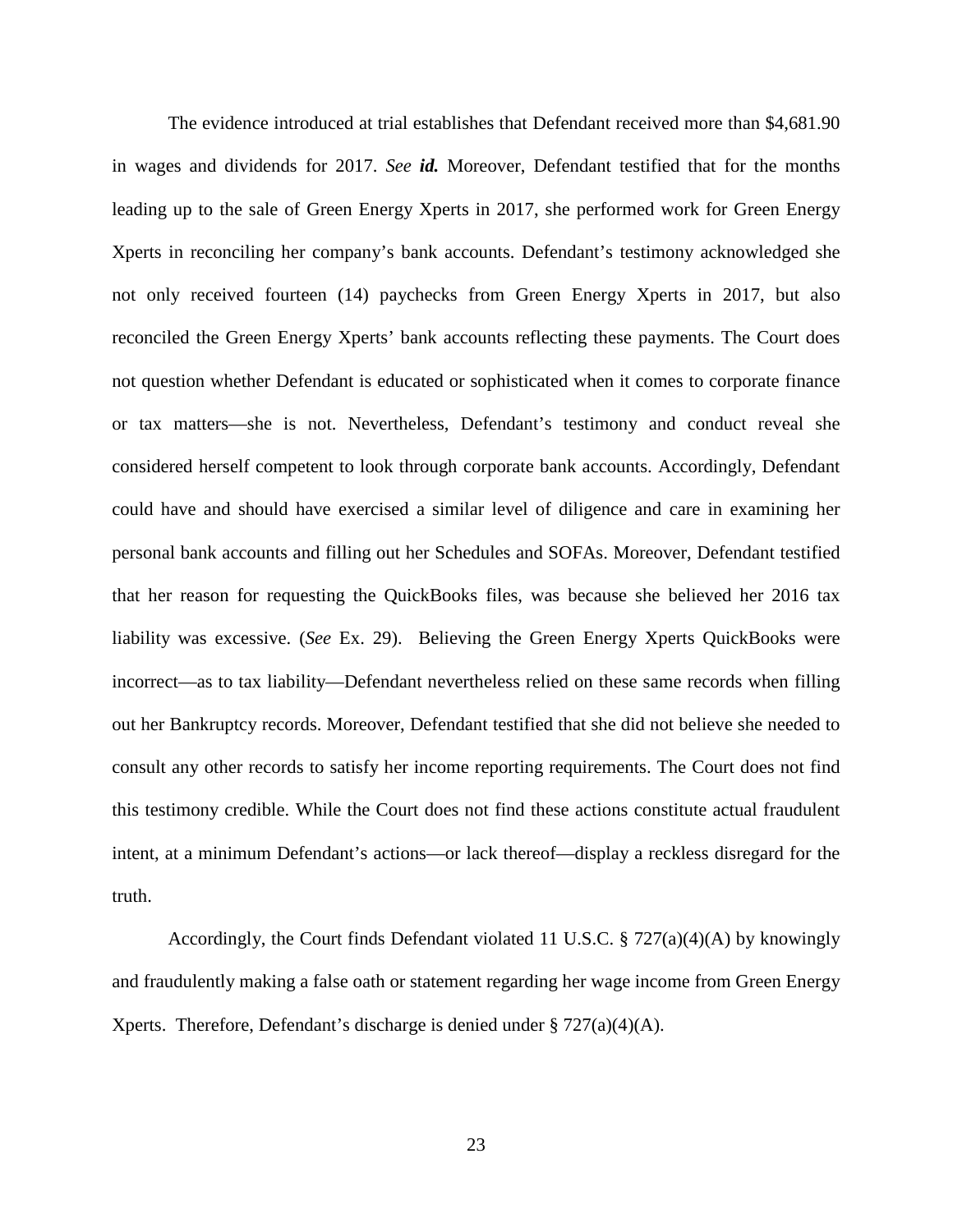### **D. 11 U.S.C. § 727(a)(5)—Transfers from Large Loss Consulting.**

Finally,  $\S 727(a)(5)$  provides that a debtor will be denied a discharge where the debtor fails to explain satisfactorily the loss of assets or deficiency of assets to meet the debtor's liabilities. Section 727(a)(5) does not require specific allegations of fraud but does require that the plaintiff identify which assets have been lost. *See Nof v. Gannon (In re Gannon)*, 173 B.R. 313, 317 (Bankr. S.D.N.Y. 1994) (denial of discharge warranted on fraudulent withholding of information).

Trustee bears the initial burden to show some evidence that specific assets were lost, at which point the debtor must satisfactorily explain what happened to the assets. *See Chalik*, 748 F.2d at 619 (denial of discharge warranted for failure to explain loan of \$130,000 to debtor). The burden on the debtor is to explain satisfactorily to the Court what has happened because the debtor has access to the operative facts. *Poolquip-McNeme, Inc. v. Hubbard (In re Hubbard)*, 96 B.R. 739, 742 (Bankr. W.D. Tex. 1989).

In the Complaint, Trustee states "[f]or example, Plaintiff alleges Defendant has not satisfactorily explained the financial transactions regarding Large Loss Consulting." (ECF No. 1, at ¶ 83). Specifically, the Joint Pretrial Order alleges "Defendant cannot satisfactorily explain all the financial transactions of Large Loss Consulting. Defendant denies that she cannot satisfactorily explain all of her financial transactions. Defendant asserts that she cannot explain all of the financial transactions of Large Loss Consulting agreement because it was not her business and she had nothing to do with its operation." (ECF No. 23, at ¶ 6.3). Moreover, the Joint Pretrial Order specifically addresses the transfer of \$215,575.73 from Large Loss Consulting to Your Roof Warranty, LLC, dba Large Loss Consulting Group, and the payment of \$17,480.00 from Large Loss Consulting to Roger Roberts. (ECF No. 23, at ¶¶ 5.42, 5.65).